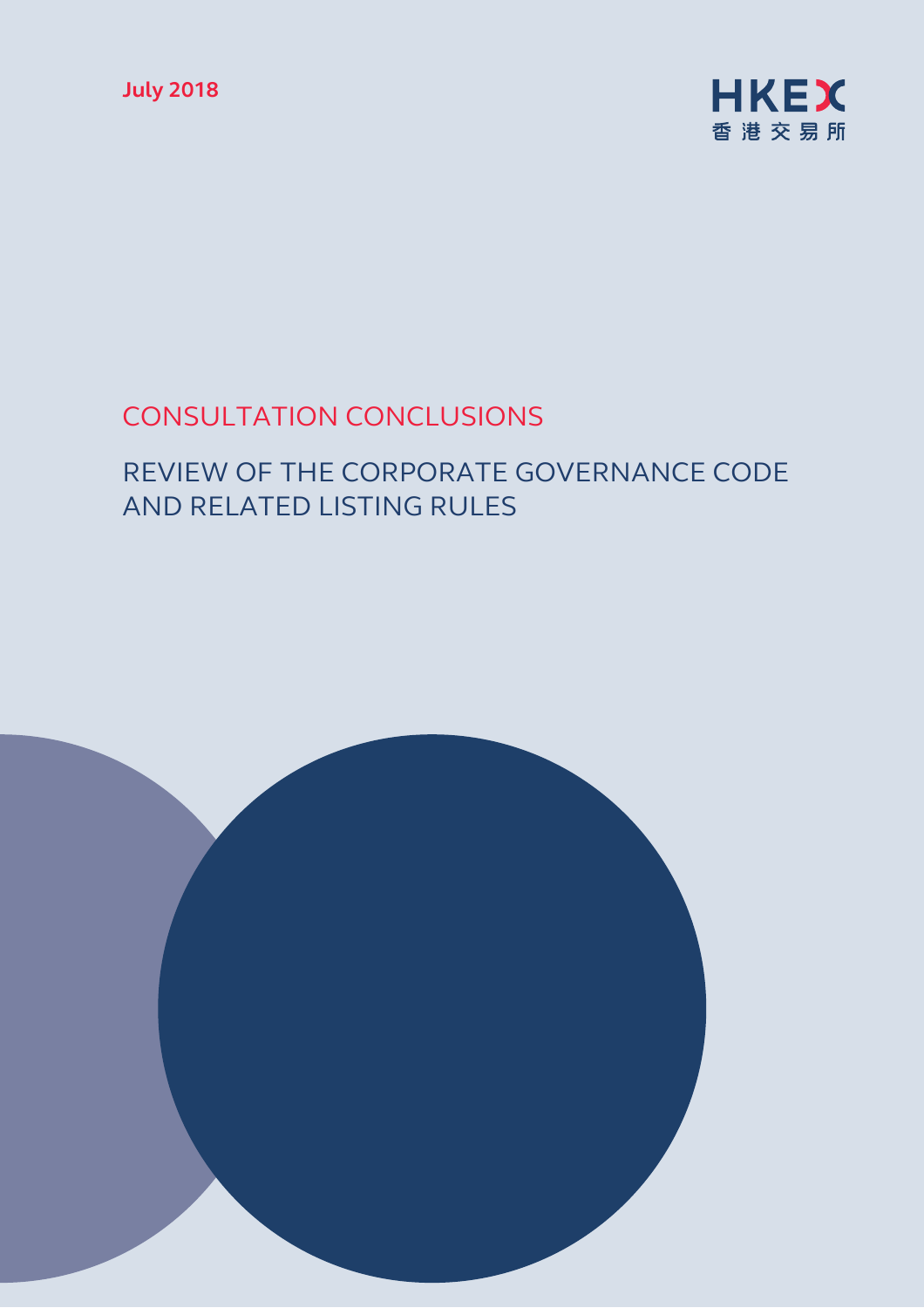## **TABLE OF CONTENTS**

## **Page No.**

| $\mathbf{1}$ . |  |                                                        |  |  |  |
|----------------|--|--------------------------------------------------------|--|--|--|
| 2.             |  |                                                        |  |  |  |
| 3.             |  |                                                        |  |  |  |
|                |  |                                                        |  |  |  |
|                |  |                                                        |  |  |  |
| PART IV:       |  |                                                        |  |  |  |
| PART V:        |  | ELECTRONIC DISSEMINATION OF CORPORATE COMMUNICATIONS - |  |  |  |

## **APPENDICES**

| APPENDIX I:   | LIST OF RESPONDENTS                      |
|---------------|------------------------------------------|
| APPENDIX II:  | SUMMARY RESULT OF QUANTITATIVE ANALYSIS  |
| APPENDIX III: | MAIN BOARD LISTING RULE AMENDMENTS       |
|               | APPENDIX IV: GEM LISTING RULE AMENDMENTS |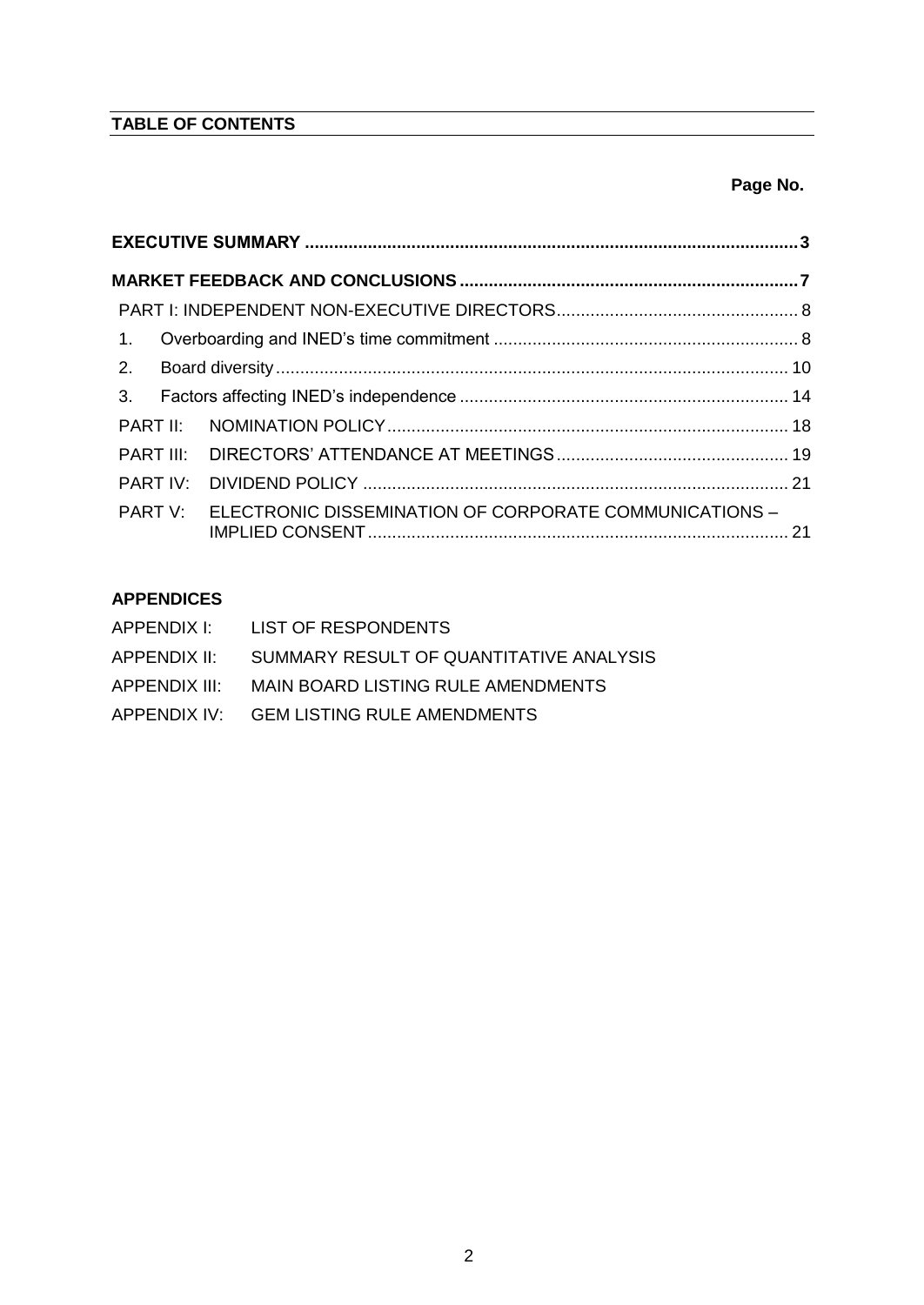## <span id="page-2-0"></span>**EXECUTIVE SUMMARY**

## **Introduction**

- 1. In November 2017, The Stock Exchange of Hong Kong Limited (the "**Exchange**"), a wholly-owned subsidiary of Hong Kong Exchanges and Clearing Limited ("**HKEX**") published a "*Consultation Paper on Review of the Corporate Governance Code and Related Listing Rules*" (the "**Consultation Paper**"). The Consultation Paper sought comments on proposed changes to the Corporate Governance Code and Corporate Governance Report (the "**Code**"), as well as related amendments to the Rules Governing the Listing of Securities on the Exchange (the "**Listing Rules**" or **"Rules"**).
- 2. This paper presents the results of the consultation.
- 3. The consultation period ended on 8 December 2017. The Exchange received a total of 91 valid submissions<sup>1</sup> from a broad range of respondents including professional bodies and industry associations, market practitioners, listed companies, investment managers, non-profit organisations and individuals, amongst others.<sup>2</sup>

## **Market Feedback**

- 4. There is clear support for the proposed amendments to the Listing Rules and the Code for the enhancement of corporate governance framework in Hong Kong, with all the proposals achieving majority support.
- 5. We conclude that all the proposals outlined in the Consultation Paper should be adopted, with certain modifications or clarifications set out in this paper.
- 6. Many supporters also made valuable comments on further measures to enhance our corporate governance framework. As these comments were outside the scope of this consultation, they will be considered in future reviews as appropriate.

## **Major changes adopted**

- 7. This review aims to ensure that our Listing Rules and the Code remain relevant and continue to promote the highest standards of governance amongst our issuers. In summary, the review includes the following measures:
	- (a) strengthen the transparency and accountability of the board and/or nomination committee on election of directors including independent non-executive director ("**INED**");
	- (b) improve transparency of INEDs' relationship with issuers;
	- (c) enhance the independence criteria in assessing potential INED candidates;
	- (d) promote board diversity including gender; and

<sup>&</sup>lt;u>.</u> 1 There were five invalid submissions (e.g. blank questionnaires with only company/personal information filled) and seven duplicated responses. Where two or more submissions are entirely identical except the company/personal information, we have counted the number of responses as one. Submissions by a professional body or an industry association were counted as one response irrespective of the number of individual

members that the body/association represents. <sup>2</sup> See Paragraph [27](#page-6-1) for the number of submissions received from each category.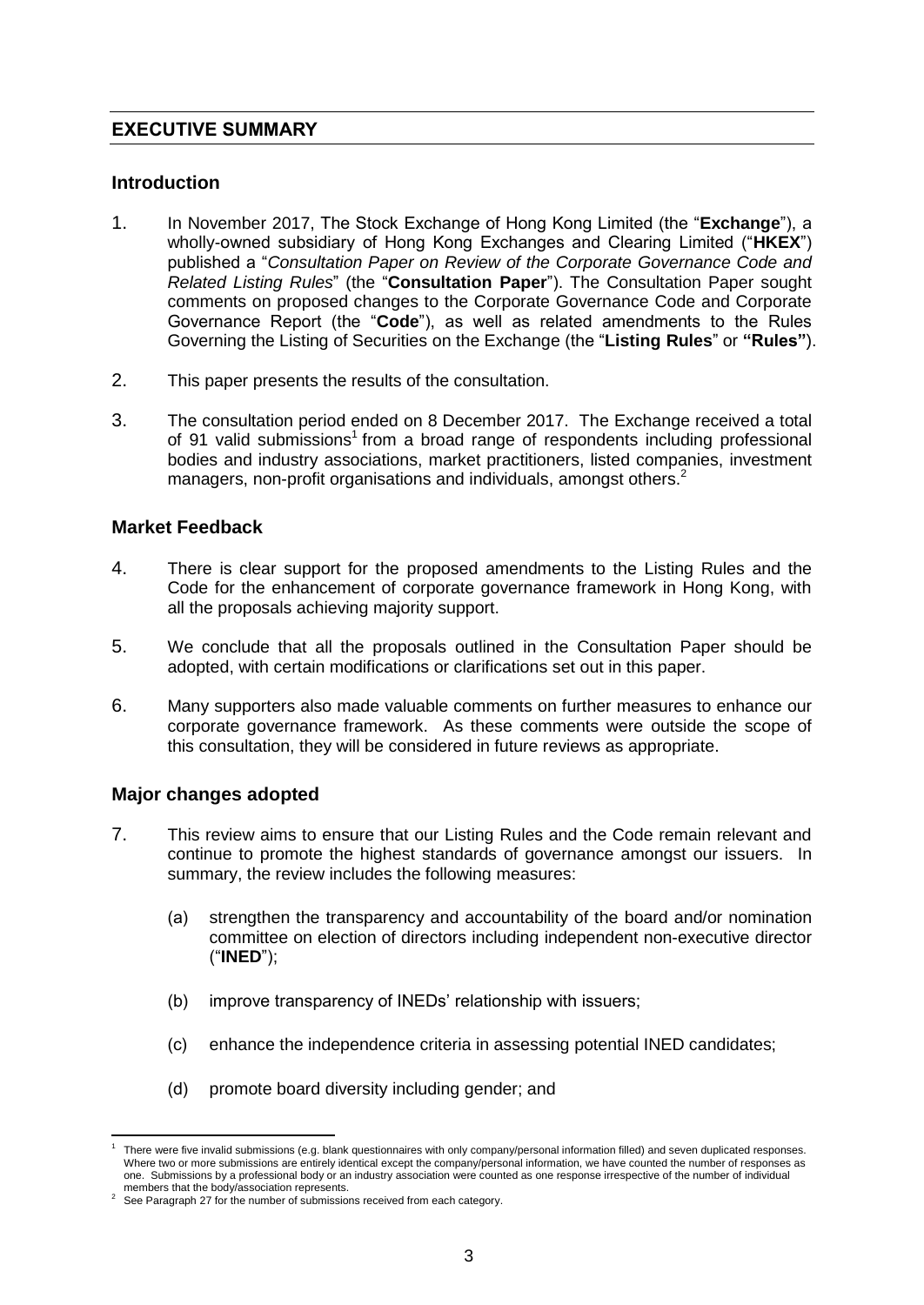- (e) require greater transparency of dividend policy.
- 8. In addition, we have published a "*Guidance for Boards and Directors*" ("**Guidance**") to help directors carry out their role more effectively. The Guidance contains practical advice to board and directors which should help them perform their role and responsibilities (including a recommendation to a listing applicant to appoint INEDs at least two months prior to listing). $3$  However, the Guidance does not form a part of the Listing Rules, nor do they amend or vary any Rule requirements, or absolve issuers and/or their directors of any obligations to make their own judgment.

#### **Independent Non-executive Directors**

9. A number of the Rule and Code changes discussed in this consultation will result in greater demand being imposed on the board and/or the nomination committee. The nomination committee plays an important role in ensuring the board comprises directors with an appropriate balance of skills, experience and diversity of perspectives and its work will be subject to even more scrutiny in the future because of the focus on INEDs' independence and board diversity, amongst other corporate governance issues. 4

#### <span id="page-3-2"></span>Overboarding and INED's time commitment

10. To provide greater accountability of the nomination process, we amend a Code Provision ("**CP**", subject to "comply or explain") to require the board to state in the circular to shareholders accompanying the resolution to elect the INED its reasons for determining that the proposed INED would be able to devote sufficient time to the board if the person will be holding their seventh (or more) listed company directorship.

#### <span id="page-3-1"></span><span id="page-3-0"></span>Board diversity

- 11. We continue to focus on diversity in the broadest sense, which includes gender diversity. We will upgrade a CP to a Rule, requiring issuers to have a diversity policy and to disclose the policy or a summary of the policy in the issuers' corporate governance reports. This would make our Rules in this respect stricter than the listing rules in most other jurisdictions such as Australia and the UK. Australia only requires reporting of diversity policy as a "comply or explain" provision<sup>5</sup> and the UK only requires certain large listed companies to include in their corporate governance statements a description of their diversity policies.<sup>6</sup>
- 12. We also amend a CP that the board should state in the circular to shareholders accompanying the resolution to appoint an INED its diversity consideration, including:
	- (a) the process used for identifying the nominee;
	- (b) the perspectives, skills and experience that the person can bring to the board; and

<u>.</u>

Paragraph 9 of the Consultation Paper.

<sup>4</sup> According to the "Analysis of Corporate Governance Practice Disclosure in Annual Reports of 2016", 5% of the issuers have not established a nomination committee. See [http://www.hkex.com.hk/-/media/HKEX-Market/Listing/Rules-and-Guidance/Other-Resources/Exchanges-Review-](http://www.hkex.com.hk/-/media/HKEX-Market/Listing/Rules-and-Guidance/Other-Resources/Exchanges-Review-of-Issuers-Annual-Disclosure/Review-of-Implementation-of-Code-on-Corporate-Governance-Practices/CG_Practices_201612_e.pdf?la=en).of-Issuers-Annual-Disclosure/Review-of-Implementation-of-Code-on-Corporate-Governance-Practices/CG Practices 201612 e.pdf?la=en<br><sup>5</sup> Recommendation 1.5 of ASX Corporate Governance Council "Corporate Governance Principles a

accessible at[: https://www.asx.com.au/regulation/corporate-governance-council/review-and-submissions.htm.](https://www.asx.com.au/regulation/corporate-governance-council/review-and-submissions.htm)

<sup>6</sup> DTR 7.2.8R of the Disclosure Guidance and Transparency Rules published by the UK Financial Conduct Authority ("**FCA**") which requires certain large listed companies to include in their corporate governance statements a description of the diversity policy applied to their board of directors, covering aspects such as age, gender or educational and professional backgrounds.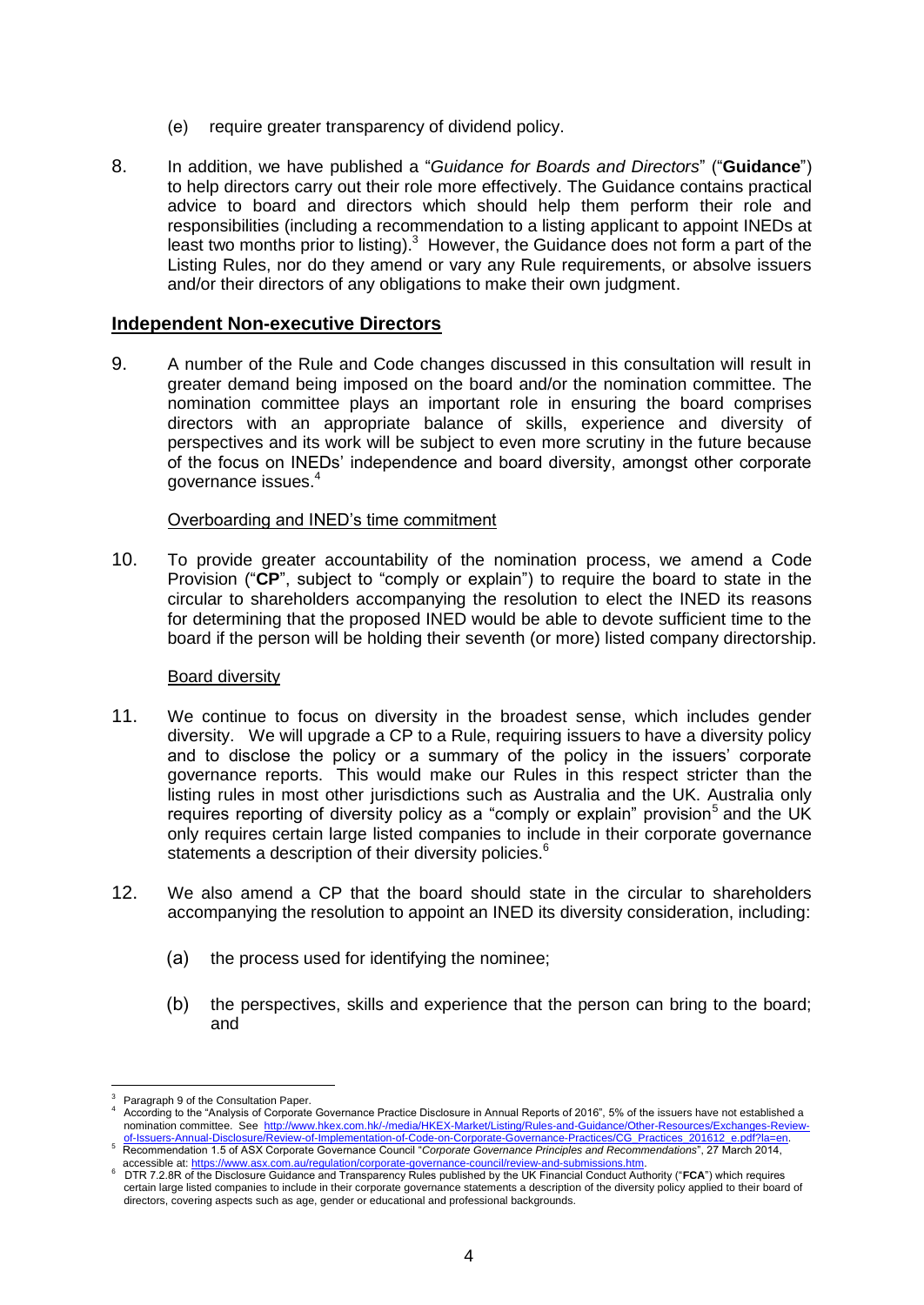(c) how the nominee would contribute to diversity of the board.

## Factors affecting INED's independence

- 13. To strengthen the criteria for the assessment of potential INEDs independence and to align with international practice, we adopt the following changes:
	- (a) amend the Rule on independence criteria for INEDs to extend the cooling off period for persons with material interests in the issuer's principal business activities, from the current no cooling off period to a one-year period.
	- (b) amend the Rule to extend the cooling off period for former professional advisers from the current one-year cooling off period to a two-year period.
	- (c) make a related amendment to a CP to extend the cooling off period from the current one-year period to a two-year period for former partners of the issuer's audit firm before they can be members of the issuer's audit committee.
	- (d) introduce a Note under the Rule recommending the inclusion of person's immediate family member<sup>7</sup> in the assessment of a proposed INED's independence.
	- (e) introduce a Recommended Best Practice to the Code (**"RBPs"**, i.e. subject to voluntary disclosure) of an INED's cross-directorships or significant links with other directors in the Corporate Governance Report.

## **Nomination policy**

14. Amend the Mandatory Disclosure Requirement ("**MDR**") to include disclosure of nomination policy.

## **Directors' attendance at meetings**

- 15. Directors' attendance at general meetings: amend a CP to replace the last sentence to read "*Generally they should also attend general meetings to gain and develop a balanced understanding of the views of shareholders*."
- 16. Chairman's annual meetings with INEDs: amend a CP to require that, INEDs excluding non-executive directors ("**NEDs**") and executive directors ("**EDs**") should meet with the Chairman at least annually.

## **Dividend policy**

17. Introduce a CP to require issuers to disclose their dividend policies in annual reports.

## **Electronic dissemination of corporate communications – implied consent**

18. Whilst there is general support for shareholders' consent to be implied for electronic dissemination of corporate communications by issuers, we would not propose to adopt such implied consent regime until Hong Kong's company law is amended to permit implied consent for corporate communications.

<sup>1</sup> 7 Immediate family member is defined in Rule 14A.12(1)(a): his spouse, his (or his spouse's) child or step-child, natural or adopted, under the age of 18 years.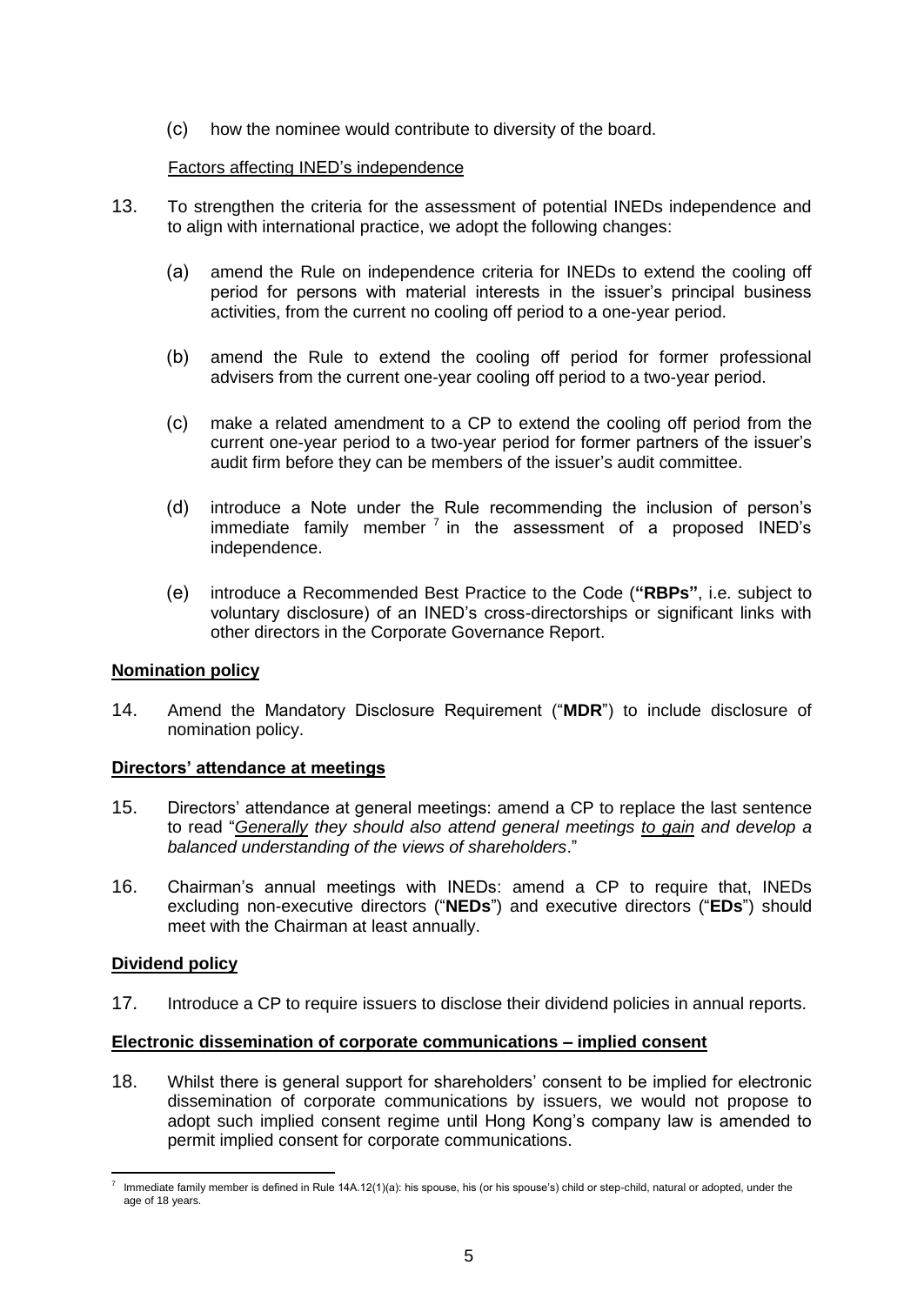#### **Gender neutral Rules**

19. We have taken the opportunity to make the revised Rules gender neutral.

## **Implementation date**

20. The Rules and Code amendments in **Appendices III** and **IV** of this paper will be effective on 1 January 2019.

## **About this paper**

- 21. All submissions are available on the HKEX website $^8$  and a list of respondents (other than those who requested anonymity) is set out in **Appendix I**. We have also set out a summary result of our quantitative analysis of the responses in **Appendix II**.
- 22. This paper summarises the key comments made by respondents on the proposals, and our responses and conclusions. This paper should be read in conjunction with the Consultation Paper, which is posted on the HKEX website. <sup>9</sup>
- 23. The amended Main Board Listing Rules and Code (including consequential changes) are set out in Appendix III, while corresponding amendments made to the GEM Listing Rules and Code (including consequential changes) are set out in Appendix IV. They have been approved by the Board of the Exchange and the Securities and Futures Commission, and will take effect from 1 January 2019. While Rule and Code references in this paper are to the Main Board Listing Rules, they apply equally to the GEM Listing Rules and Code Provisions.
- 24. We would like to thank all respondents for their time and effort in reviewing the Consultation Paper and sharing with us their detailed and thoughtful suggestions.

<sup>1</sup> 8 [http://www.hkex.com.hk/News/Market-Consultations/2016-to-Present/Responses\\_Nov\\_2017?sc\\_lang=en.](http://www.hkex.com.hk/News/Market-Consultations/2016-to-Present/Responses_Nov_2017?sc_lang=en)

<sup>9</sup> [http://www.hkex.com.hk/-/media/HKEX-Market/News/Market-Consultations/2016-Present/November-2017-Review-of-the-CG-code-and-](http://www.hkex.com.hk/-/media/HKEX-Market/News/Market-Consultations/2016-Present/November-2017-Review-of-the-CG-code-and-Related-LRs/Consultation-Paper/cp2017111.pdf)[Related-LRs/Consultation-Paper/cp2017111.pdf.](http://www.hkex.com.hk/-/media/HKEX-Market/News/Market-Consultations/2016-Present/November-2017-Review-of-the-CG-code-and-Related-LRs/Consultation-Paper/cp2017111.pdf)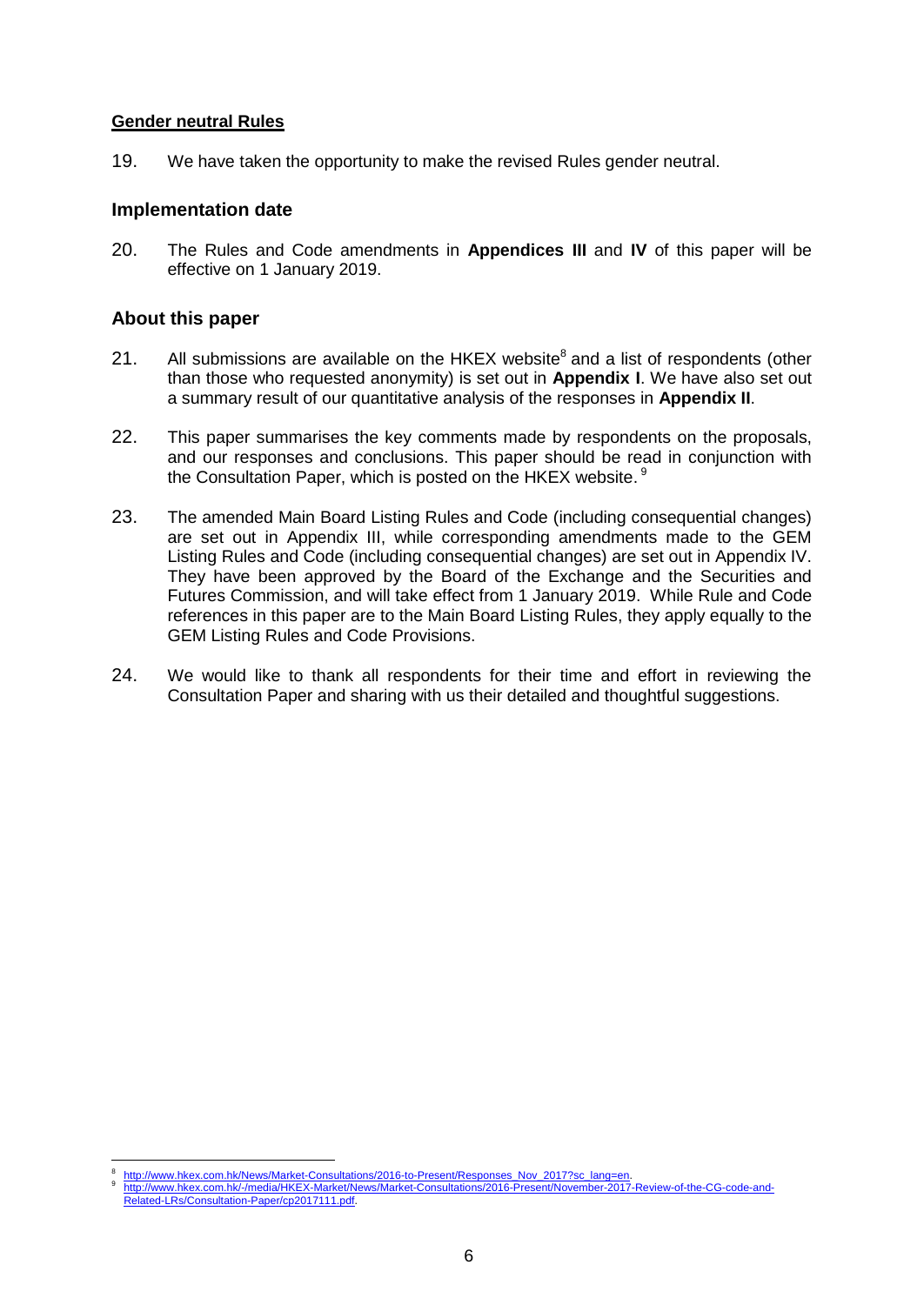## <span id="page-6-0"></span>**MARKET FEEDBACK AND CONCLUSIONS**

- 25. This paper sets out our proposals to amend the Listing Rules and the Code, a summary of the comments received, and our responses and conclusions.
- 26. The amended Main Board and GEM Listing Rules and Code (including consequential changes) are set out in Appendix III and Appendix IV, respectively.
- <span id="page-6-1"></span>27. The 91 respondents can be grouped into broad categories as follows:

| Category                                      | Number of<br>respondents |
|-----------------------------------------------|--------------------------|
| Listed companies                              | 15                       |
| <b>Market practitioners</b>                   | 17                       |
| Professional bodies and industry associations | 15                       |
| Investment managers                           | 10                       |
| Non-profit organisations                      | 5                        |
| Individuals                                   |                          |
| Other Entities <sup>10</sup>                  | 9                        |
| <b>Total</b>                                  | 91                       |

28. A list of the respondents forms Appendix I. Except for 26 respondent(s) who requested the Exchange not to publish their submissions, the full text of all the submissions is available on the HKEX website.<sup>11</sup>

## **Methodology and Approach**

- 29. For the purpose of our quantitative analysis, we counted the number of responses received not the number of respondents those submissions represented. For example, a submission by a professional body was counted as one response even though that body may represent many members.
- 30. We have made a qualitative assessment of the responses in addition to a quantitative assessment.
- 31. Some respondents agreed with the general policy direction of a particular proposal but indicated that it did not go far enough. For example, some argued that the threshold for requiring the issuer to explain why an INED holding a seventh directorship would be able to devote sufficient time should be placed at the fifth directorship instead. In these cases, we have interpreted the respondents as supportive of the proposal as it is apparent that they are generally supportive of the policy direction but preferred a more stringent measure. Their comments and the rationale for their views would be accordingly reflected in this paper.
- 32. The expression on the level of support for each proposal, e.g. "a majority" generally refers to a majority of respondents who responded to the proposal only. It does not include those respondents who did not indicate a view.
- 33. A number of respondents submitted drafting suggestions, which we have reviewed and incorporated where we thought appropriate.

<sup>1</sup> <sup>10</sup> Others include Academia, HKEX Participants, Legislator, Political Parties and Think Tanks.

<sup>11</sup> [http://www.hkex.com.hk/News/Market-Consultations/2016-to-Present/Responses\\_July\\_2018?sc\\_lang=en.](http://www.hkex.com.hk/News/Market-Consultations/2016-to-Present/Responses_July_2018?sc_lang=en)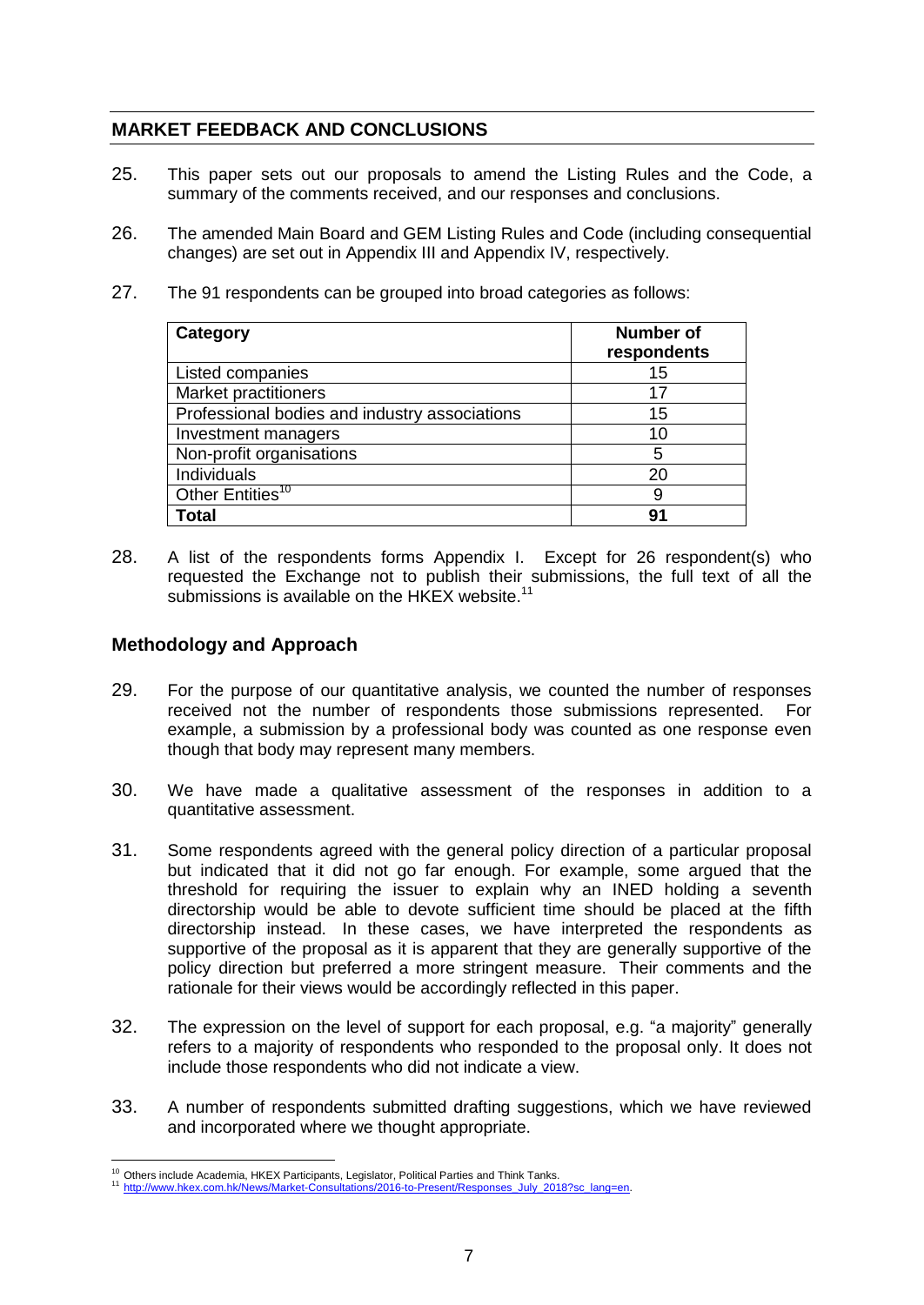## <span id="page-7-0"></span>**PART I: INDEPENDENT NON-EXECUTIVE DIRECTORS**

## <span id="page-7-1"></span>**1. Overboarding and INED's time commitment**

(Question 1)

## **The proposal**

34. We proposed amending CP A.5.5 of the Code so that in addition to the CP's current requirements, the board should also explain, if the proposed INED will be holding their seventh (or more) listed company directorship why they would still be able to devote sufficient time to the board.

## **Comments received**

- 35. A large majority supported the proposal.<sup>12</sup>
- <span id="page-7-2"></span>36. A majority of the supporting respondents considered setting the threshold for explanation at the seventh directorship is appropriate. Many of them commented that the proposed amendments would mitigate the issue of overboarding and enhance transparency for shareholders. Many also commented that the proposal would help us align with international practice.
- 37. A number of supporters noted that being directors of listed companies require certain time commitments and they are expected to exercise a high degree of duty of care. In other words, the more board seats held, the less time available for directors to discharge their duties effectively and to provide adequate oversight.
- <span id="page-7-3"></span>38. A couple of supporters also pointed out that most issuers have a December financial reporting year end, a person with six or more directorships may encounter clashes of meetings which may prevent them from properly preparing for, and attending the meetings. This will impact on their ability to perform and meet their duties and obligations.
- <span id="page-7-4"></span>39. Whilst supporting the rationale in the Consultation Paper, and agreeing with the general direction of the proposal, about 20% of the supporters thought that the threshold for explanation by the issuer should be set at the sixth or fifth or even lower number of directorships that an individual is being considered, rather than the seventh as proposed. A couple of them noted that the listing rules of Shenzhen Stock Exchange<sup>13</sup> and the Shanghai Stock Exchange<sup>14</sup> cap the number of INED positions a person may hold to five.
- <span id="page-7-5"></span>40. A number of supporters and opponents commented that there should be a qualitative assessment of the director's role(s) as the demands of each directorship differ. Some of their comments are summarised below:
	- (a) directorships of complex listed companies or situations may require more time commitments;

<sup>&</sup>lt;u>.</u>  $12$  68 responded to this proposal of which 57 (i.e. 84%) supported. Supporters formed a majority from each of the following categories: listed companies, market practitioners, professional bodies/industry associations, investment managers, individuals and others (see Paragrap[h 27](#page-6-1) for details of the categories).

<sup>13</sup> See "The Measures for Archival Filing of Independent Directors" published by the Shenzhen Stock Exchange on 12 May 2017, accessible at: http://www.szse.cn/lawrules/rule/company/P020180328465714684910.pdf (Chinese version only)

<sup>14</sup> See "The Measures for Archival Filing of Independent Directors and Training Guidelines" published by the Shanghai Stock Exchange on 30<br>September 2016, accessible at: http://www.sse.com.cn/lawandrules/sserules/listing/st September 2016, accessible at: http://www.sse.com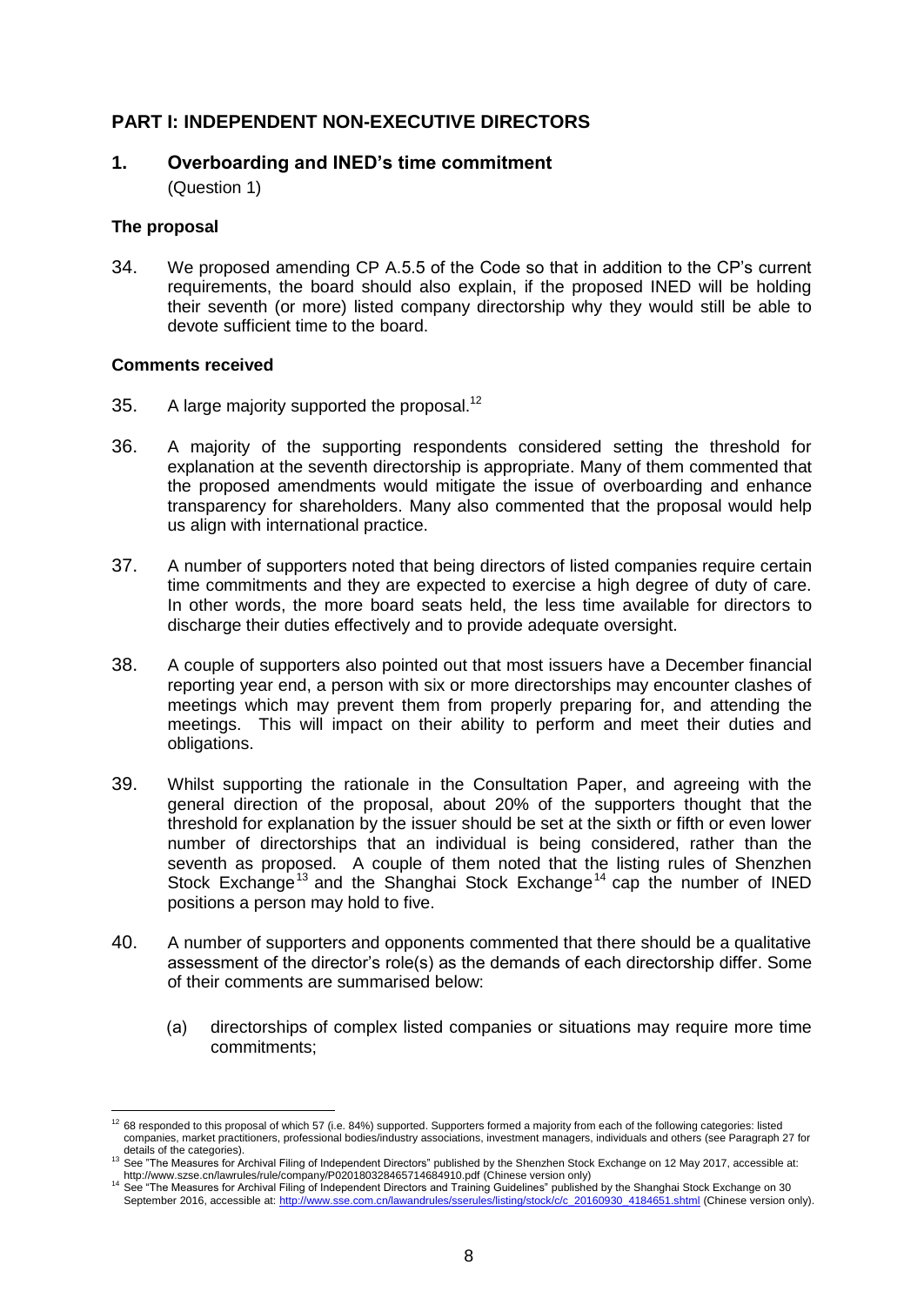- (b) each board committee chairmanship should be counted as two directorships given the inevitable extra time commitments;
- (c) full-time directors should be differentiated from part-time ones;
- (d) a CEO should not serve on more than two other boards; and
- <span id="page-8-1"></span>(e) the proposal might have focused too much on listed companies' directorships whilst a director may have other time commitments to non-listed organisations.
- <span id="page-8-0"></span>41. Opponents' main rationale included that an INED's time commitment to each board is depending on the individuals' own circumstances and the complexity of the companies they serve. To impose the threshold as proposed would be unfair to those competent INEDs who have sound knowledge and skills to effectively handle the seventh or more positions.
- <span id="page-8-3"></span>42. Several respondents suggested that instead of requiring the issuer to explain whether an INED would have sufficient time to devote to the board, the circular should include a personal confirmation from the nominated INED.
- <span id="page-8-4"></span>43. Three opponents commented that the nomination committee should have already considered all circumstances before nominating an INED.
- <span id="page-8-5"></span>44. A few respondents suggested that the same individual being an INED across companies within one listed issuer's group should constitute one directorship only.

#### **Our response and conclusion**

- 45. We concur with the majority of the supporting respondents and their rationale that setting the threshold at the seventh directorship is appropriate at this stage (Paragraphs [36](#page-7-2) to [38\)](#page-7-3). The proposed threshold is also in line with the Institutional Shareholder Services' ("**ISS**") 2018 Benchmark Policy Recommendations for Hong Kong.<sup>15</sup>
- <span id="page-8-2"></span>46. We do not agree that the threshold should be set at the sixth or fifth or lower directorship because that would impose a significant burden on issuers (Paragraph [39\)](#page-7-4). The new CP applies to the INED's election to a new board as well as any reelections to the other boards.<sup>16</sup>
- 47. We note suggestions for qualitative assessment and we fully recognise that an INED's time commitment to each board is dependent on many factors (Paragraphs [40](#page-7-5) and [41\)](#page-8-0). We set out some factors that the board may consider when nominating an INED in the Guidance.
- 48. We appreciate that one should not only look at a director's time commitments in relation to listed companies, their other significant time commitments should also be taken into account (Paragraph [40\(e\)\)](#page-8-1). We refer to CP A.6.6. which requires each director to disclose to the issuer at the time of appointment, and in a timely manner for any change, the number and nature of offices held in public companies or organisations and other significant commitments. This disclosure would help the board's assessment of the proposed INED's likely time commitments.

1

<sup>&</sup>lt;sup>15</sup> Accessible at: [https://www.issgovernance.com/file/policy/active/asiapacific/Hong-Kong-Voting-Guidelines.pdf.](https://www.issgovernance.com/file/policy/active/asiapacific/Hong-Kong-Voting-Guidelines.pdf)

<sup>&</sup>lt;sup>16</sup> See also ISS's recommendation, web link in footnote 15.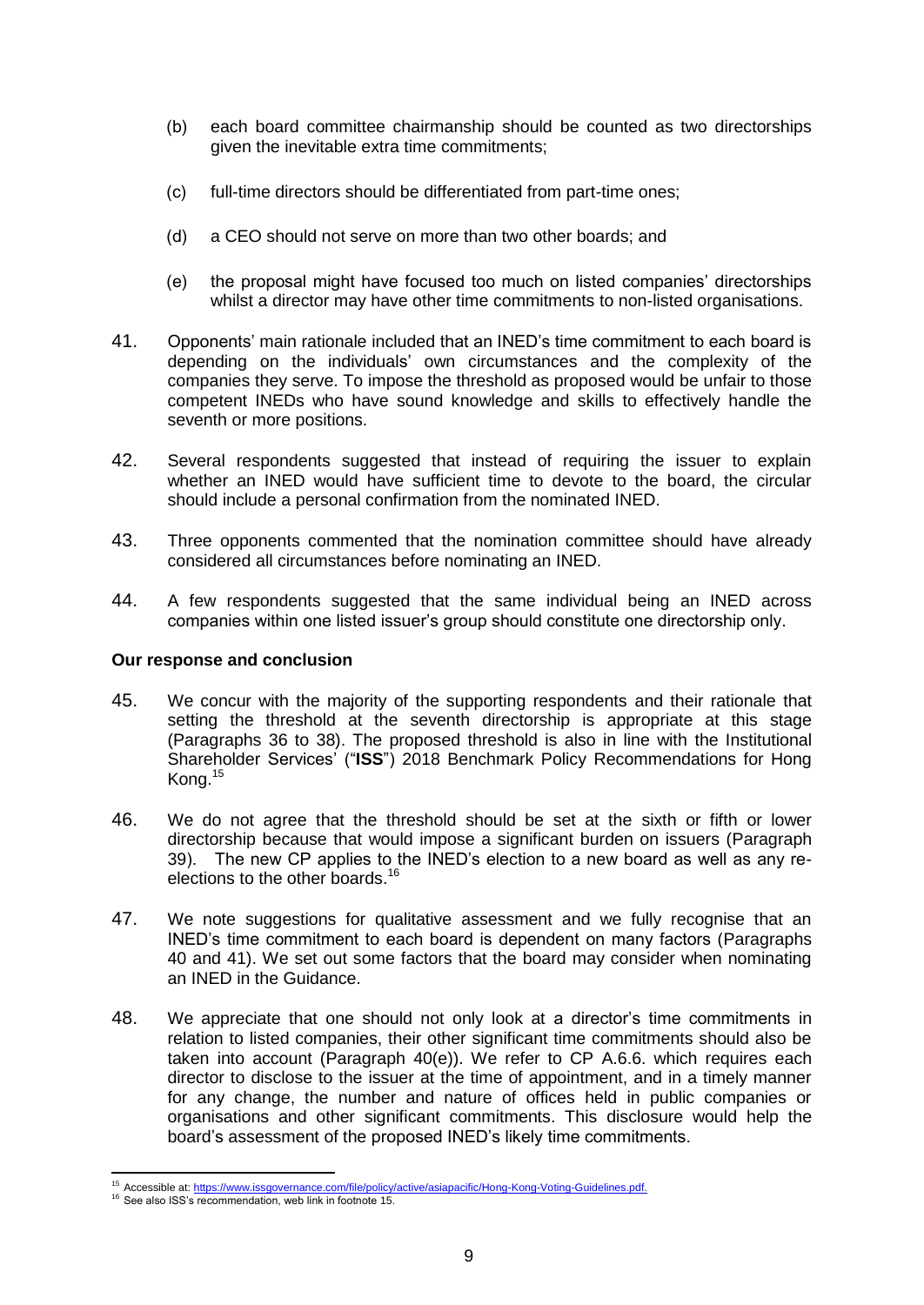- 49. As for the suggestion that there should be personal confirmation from the nominated INED (Paragraph [42\)](#page-8-3), the issuer or its nomination committee may request such confirmation if it considers helpful. However, ultimately the issuer or its nomination committee is responsible for conducting the due diligence prior to the nomination and they should be held accountable to shareholders by giving their reasons for nominating the individual concerned.
- 50. We agree that it is the role and function of the nomination committee to consider all circumstances before nominating an INED (Paragraph [43\)](#page-8-4). However, having done so, the issuer should explain to shareholders the reasons for determining that the proposed nominee would be able to devote sufficient time to the board.
- 51. We disagree that the same individual being an INED across listed companies within one listed issuer's group should only constitute one directorship (Paragraph [44\)](#page-8-5). Whilst we appreciate that INEDs on multiple boards within a listed issuer's group may require less time to understand each of the listed company's strategies, objectives and business operations, the governance and other issues of the listed companies within a group do not necessarily overlap and each would likely require the INED's attention.
- 52. In view of the strong support for our proposal, we will amend the Code as proposed.

## <span id="page-9-0"></span>**2. Board diversity**

(Questions 2 to 4)

#### Diversity policy

#### **The proposals**

- <span id="page-9-1"></span>53. We proposed upgrading CP A.5.6 to a Rule (Rule 13.92) requiring issuers to have a diversity policy and to disclose the policy or a summary of it in their corporate governance reports.
- 54. We also proposed making consequential amendments to MDR L.(d)(ii) to reflect the upgrade described in Paragraph [53.](#page-9-1)

## **Comments received**

- 55. There was an overwhelming support for both proposals.<sup>17</sup>
- 56. In addition to agreeing with the rationale set out in the Consultation Paper, i.e. board diversity promotes effective decision-making, enhance corporate governance and investor confidence,<sup>18</sup> supporters of the proposals also gave reasons including:
	- (a) numerous studies have indicated that board diversity is associated with better corporate and financial performance;
	- (b) keeping in touch with the concerns and expectations of a company's stakeholders is much easier when the board's composition reflects that of its major stakeholders; and

<sup>1</sup> <sup>17</sup> For upgrading CP A.5.6 to a Rule, 88 responded to this proposal of which 85 (i.e. 97%) supported. For amendment to MDR L.(d)(ii), 87 responded to this proposal of which 85 (i.e.98%) supported. A majority from all the categories supported these proposals.

<sup>&</sup>lt;sup>18</sup> Paragraphs 47 and 48 of the Consultation Paper.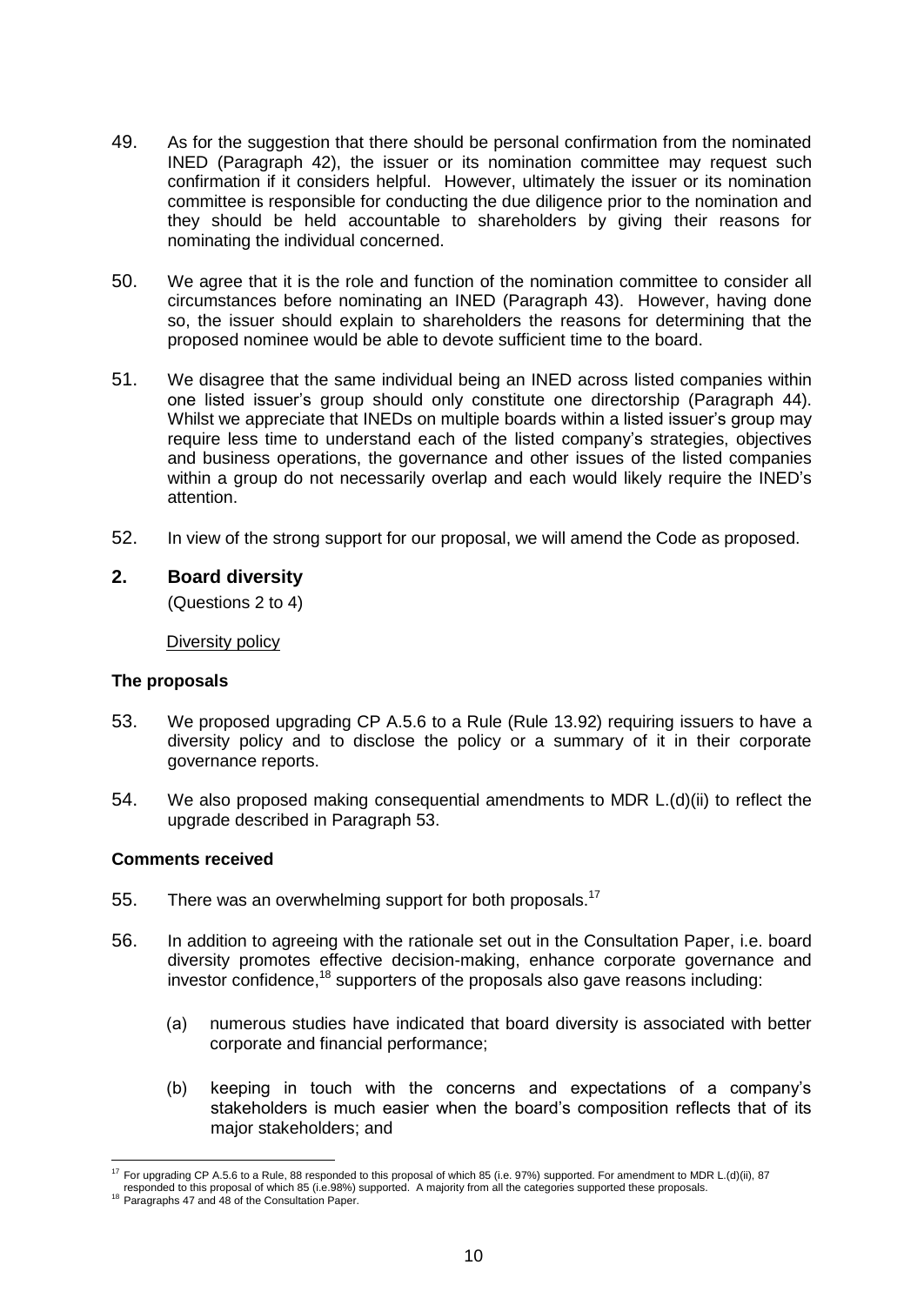- (c) enhancing corporate reputation.
- <span id="page-10-0"></span>57. Whilst noting that the upgrade was in the right direction, about a quarter of the supporters believed that the Rule (Rule 13.92) should require specific reference to gender in the board diversity policies. Their rationale included that:
	- (a) gender could not be regarded as being one aspect of diversity within a list of many factors, all to be given equal weighting because women are half of the global population;
	- (b) Hong Kong's business sector risks falling further behind global counterparts and potentially other markets in Asia which are starting to recognise the economic and social impact of gender diverse boards; and
	- (c) gender diversity would ensure that the board tapped into a greater well of talent, particularly given that 48% of Hong Kong's labour forces are women and 56% of university graduates are women.
- <span id="page-10-4"></span><span id="page-10-3"></span>58. These respondents also suggested that the Exchange should: <sup>19</sup>
	- (a) provide guidance on diversity policy content (including disclosing measureable objectives to achieve gender diversity);
	- (b) recommend disclosure of a skills matrix in the circular to shareholders with numerical and graphical information illustrating the composition of the board by reference to the factors in the diversity policy, length of service, and the impact after the nominated individual is elected; and
	- (c) require the diversity policy to set measurable objectives to achieve gender diversity.
- 59. A number of these respondents also criticised the current reporting in this area. One investment manager described the current reporting on diversity policies as "*perfunctory in nature"*.
- <span id="page-10-1"></span>60. Several respondents suggested including social and ethnic background,  $LEBT<sup>20</sup>$  and people with disabilities as additional factors in assessing diversity.
- <span id="page-10-2"></span>61. Although the proposal did not highlight gender, a number of the supporters of the proposal opined that in their view diversity encompasses more than simply gender, one opponent to the proposals opined that the proposals would bring over emphasis on gender and other issues which probably would not add more value to the current practice and may lead to positive discrimination.
- 62. A small number of respondents opposed the proposals. They argued that the Exchange should provide flexibility for listed issuers to decide on their own policies rather than requiring issuers to have diversity policies.

1

<sup>&</sup>lt;sup>19</sup> The same respondents have also made other suggestions such as limiting the tenure of independent directors to nine years, etc. which are outside the scope of this consultation.

<sup>20</sup> Acronym for "lesbian, gay, bi-sexual and trans-sexual".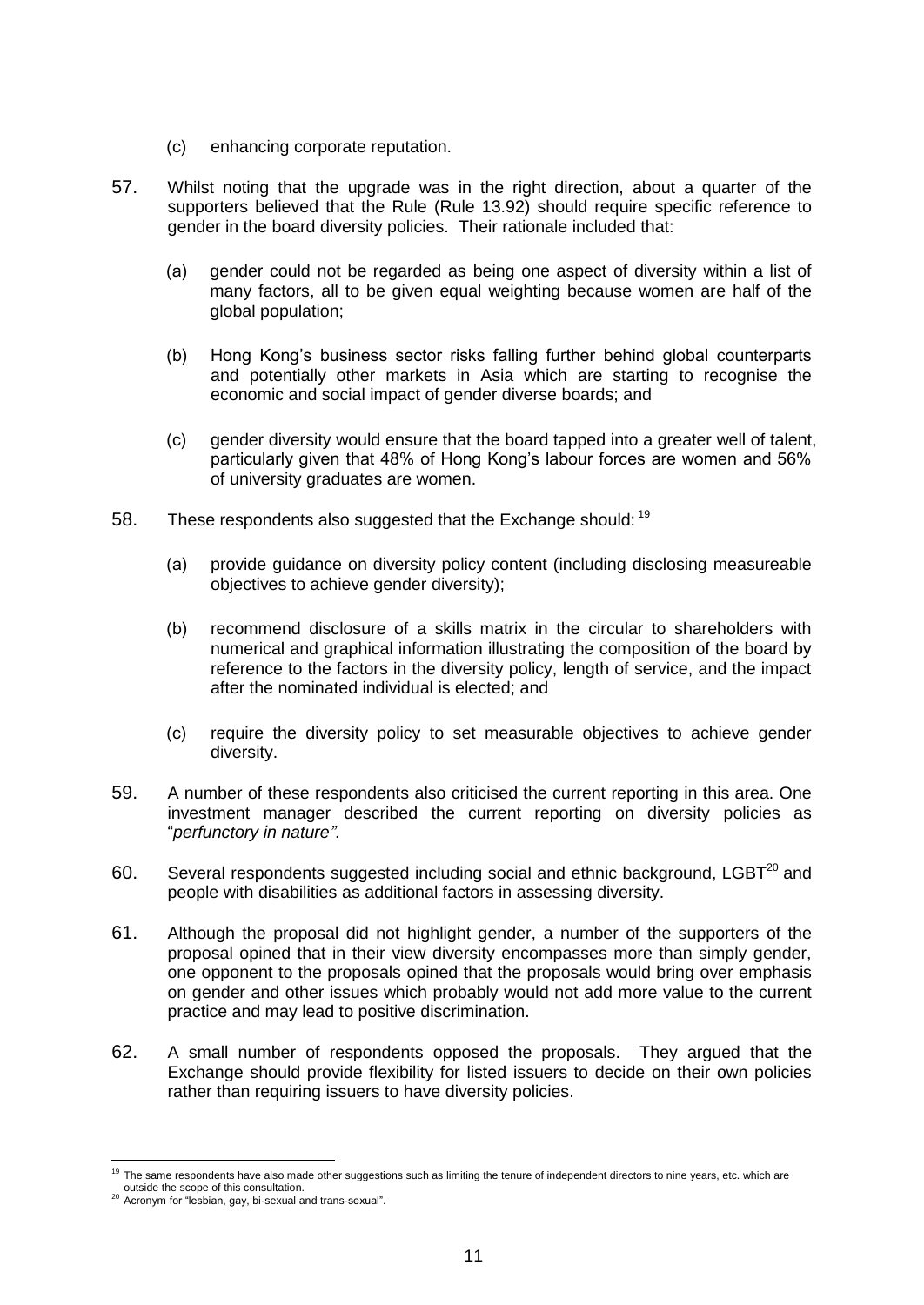#### **Our response and conclusion**

- 63. Whilst there were some views that the Listing Rules should specifically highlight gender (Paragraph [57\)](#page-10-0), there were also views that diversity encompassed more than simply gender and other factors were suggested (Paragraphs [60](#page-10-1) and [61\)](#page-10-2).
- 64. Given that the consultation did not seek views on whether gender (or any other characteristics) should be specifically highlighted in the Rules, the views given in Paragraph [61](#page-10-2) may not necessarily represent the overall views of the market. For the same reason, we also do not consider it appropriate to specify other characteristics such as LGBT and disabilities.
- 65. We note that Australia requires reporting of diversity policy as a "comply or explain" provision<sup>21</sup> and the UK requires certain large listed companies to include in their corporate governance statements a description of their diversity policies.<sup>22</sup> Also, "*the* 2018 UK Corporate Governance Code<sup>"23</sup> will require, on a "comply or explain" basis, amongst others, an issuer $^{24}$  to disclose in the annual report gender balance of those in the senior management and their direct reports. <sup>25</sup> Nevertheless, it should be noted that the UK continues to emphasise the importance of diversity in its broadest sense. 26
- 66. We recognise the importance of board diversity to corporate governance and agree that insofar as the reporting of diversity polices are concerned (Paragraph [58\)](#page-10-3), for some issuers there is definitely room for improvement. Furthermore, Hong Kong appears to be lagging behind other leading markets in terms of the ratio of women on boards and fall below the average growth according to some research statistics.<sup>27</sup> In light of the strong call for gender diversity, we believe it would be helpful to provide guidance in this area. We included diversity policy with specific recommendations on gender diversity in the Guidance. As a related topic, the Guidance also recommends and explains the benefits of drawing up a skills matrix of the board (Paragraph [58\(b\)\)](#page-10-4).
- 67. As for the suggestion that the diversity policy should set measurable objectives to achieve gender diversity, we agree insofar as the broader definition of diversity is adopted. In this connection, we consider the current Code adequate as it already requires mandatory disclosure of "*any measurable objectives that it has set for implementing the policy, and progress on achieving those objectives*".<sup>28</sup>
- 68. In view of the support for our proposal, we will upgrade a CP to a Rule requiring a diversity policy and to disclose the policy or a summary of the policy in the issuers' corporate governance reports.

1

 $21$  See footnote [5.](#page-3-0)

<sup>22</sup> See footnot[e 6.](#page-3-1) <sup>23</sup> Provision 23 of the 2018 UK Corporate Governance Code published by the UK Financial Reporting Council's ("**FRC**") on 16 July 2018, accessible at[: https://www.frc.org.uk/getattachment/88bd8c45-50ea-4841-95b0-d2f4f48069a2/2018-UK-Corporate-Governance-Code-](https://www.frc.org.uk/getattachment/88bd8c45-50ea-4841-95b0-d2f4f48069a2/2018-UK-Corporate-Governance-Code-FINAL.pdf)

<sup>&</sup>lt;sup>24</sup> **[FINAL.pdf.](https://www.frc.org.uk/getattachment/88bd8c45-50ea-4841-95b0-d2f4f48069a2/2018-UK-Corporate-Governance-Code-FINAL.pdf)**<br><sup>24</sup> All companies with a premium listing.

<sup>25</sup> The revised 2018 UK Corporate Governance Code will be effective from accounting periods beginning on or after 1 January 2019.

<sup>&</sup>lt;sup>26</sup> Paragraph 65 of the "Proposed Revisions to the UK Corporate Governance Code" published by the FRC in December 2017.

<sup>27</sup> See Egon Zehnder's 2016 Global Board Diversity Analysis, accessible at: [http://www.gbda.online/assets/EZ\\_2016GBDA\\_DIGITAL.pdf](http://www.gbda.online/assets/EZ_2016GBDA_DIGITAL.pdf) <sup>28</sup> MDR Section L.(d)(ii).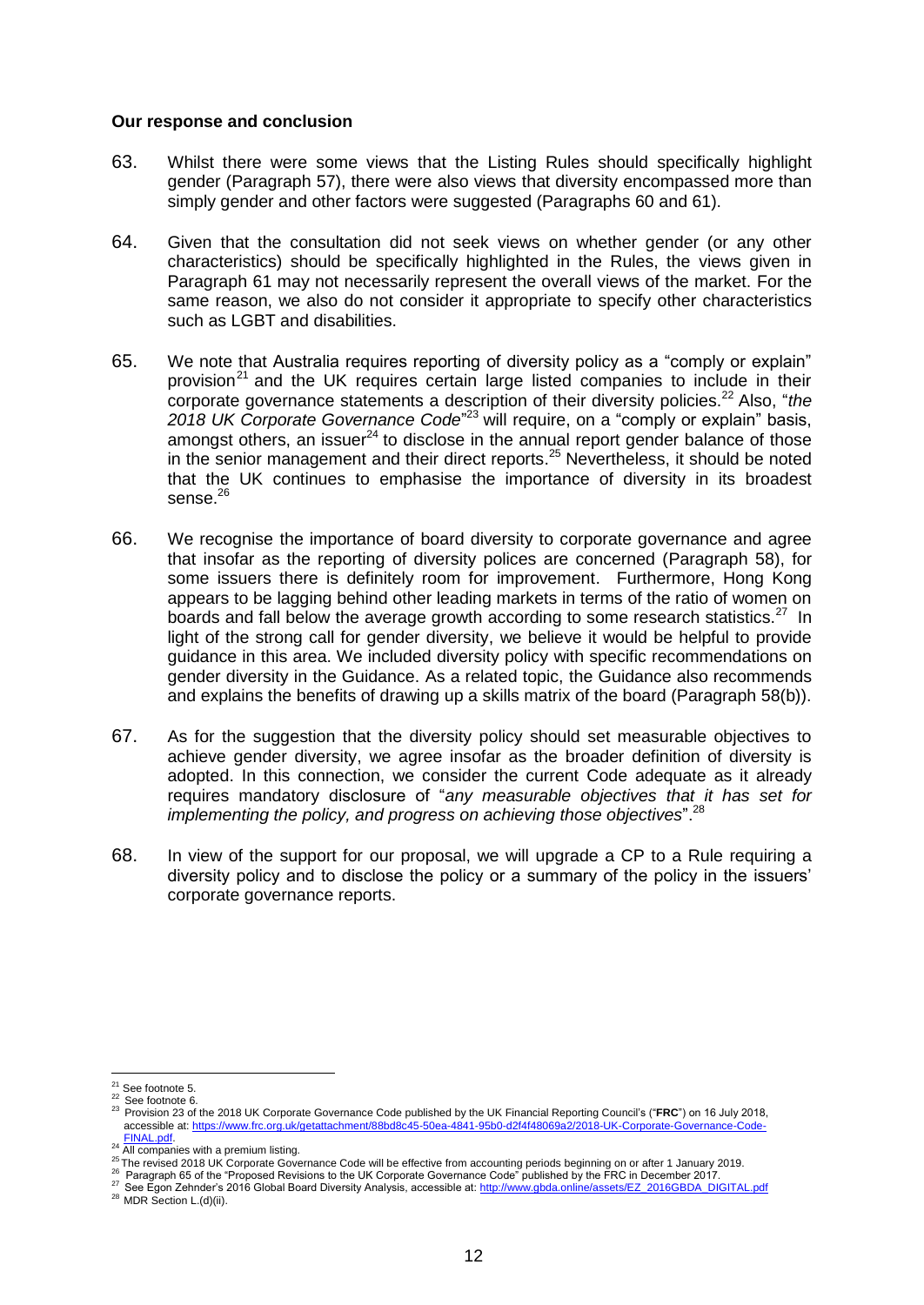## Election of INED

#### **The proposals**

- <span id="page-12-0"></span>69. We proposed amending CP A.5.5, requiring that the board to state in the circular to shareholders accompanying the resolution to elect the director:
	- (i) the process used for identifying the nominee;
	- (ii) the perspectives, skills and experience that the person is expected to bring to the board; and
	- (iii) how the nominee would contribute to diversity of the board.
- 70. We also proposed making consequential amendments to MDR L.(d)(ii) to reflect the upgrade described in Paragraph [69.](#page-12-0)

#### **Comments received**

- 71. There was significant support for the proposals.<sup>29</sup>
- 72. Supporters mostly agreed with the rationale in the Consultation Paper, i.e. the proposals would enhance transparency on the considerations given by the nomination committee and allow shareholders to make informed voting decisions.
- <span id="page-12-1"></span>73. There were a small number of opponents to the proposals. They argued that the proposals would add administrative burden on issuers and would potentially trigger questions from shareholders during general meetings.
- 74. Several respondents suggested making the language of the Rules gender neutral.

#### **Our response and conclusion**

- 75. We do not agree that the proposals would add undue administrative burden on issuers (Paragraph [73\)](#page-12-1). The issuers should already have a process for identifying and recommending INED candidates. Furthermore, as it is a "principle" of the Code the issuer should have considered the perspectives, skills and experience that the person would bring to the board and how the person might contribute to board diversity. The CP only requires that the issuer should explain these matters clearly.
- 76. As for the comment that the disclosure would potentially trigger questions from shareholders during general meetings (Paragraph [73\)](#page-12-1), we consider this would be a positive effect of the disclosure because shareholders should be encouraged to ask questions at general meetings and to hold the issuer's board accountable for its action.
- 77. In view of the clear support for our proposals, we will make amendments as proposed with minor changes to adopt a gender neutral language.

<sup>1</sup>  $^{29}$  For the amendments to CP A.5.5, 85 responded to this proposal of which 75 (i.e. 88%) supported. For the consequential amendments to MDR L.(d)(ii), 87 responded to this proposal of which 85 (i.e. 98%) supported. A majority from all the categories supported the proposals.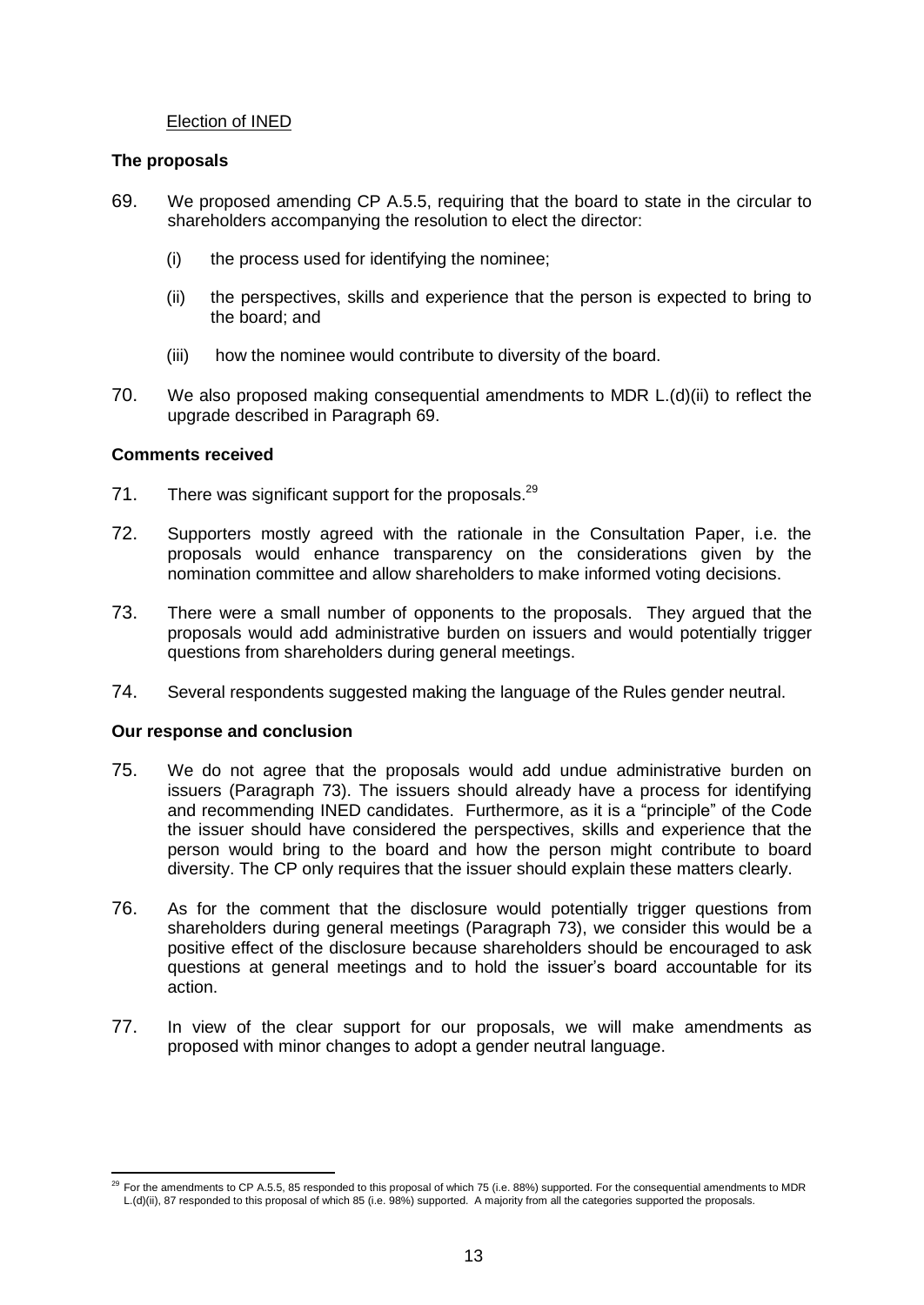## <span id="page-13-0"></span>**3. Factors affecting INED's independence**

(Questions 5 to 10)

Cooling off period for former professional advisers

#### **The proposals**

- 78. We proposed revising Rule 3.13(3) so that there is a three-year cooling off period for professional advisers before they can be considered independent, instead of the current one year.
- 79. We also proposed revising CP C.3.2 so that there is a three-year cooling off period for a former partner of the issuer's existing audit firm before the person can be a member of the issuer's audit committee.

#### **Comments received**

80. A slight majority supported the proposals. $30$ 

#### *Professional advisers*

- <span id="page-13-1"></span>81. Supporters agreed with the rationale set out in the Consultation Paper and considered a three-year cooling off period reasonable. Most supporters agreed that extending the cooling off period for former professional advisers to three years would better align with practices in other jurisdictions such as the US, UK and Australia and provide sufficient assurance on independence of proposed INEDs.
- <span id="page-13-2"></span>82. Several respondents<sup>31</sup> supported increasing the cooling off period to five years as they considered that would provide sufficient comfort for INEDs to be independent.
- 83. A few opponents to the proposal<sup>32</sup> suggested that the additional two-year cooling off period for professional advisers as a Rule should be a CP instead to allow issuers some flexibility.
- <span id="page-13-3"></span>84. Opponents to the proposal<sup>33</sup> primarily argued that the three-year cooling off period for professional advisers was too long or overly restrictive. They believed the proposal would shrink the pool of available director candidates, which would increase the difficulties for listed issuers in accessing competent and qualified INEDs.
- 85. A number of respondents<sup>34</sup> suggested a two-year cooling off period instead.
- 86. Some opponents to the proposal<sup>35</sup> also cited the rules in Mainland China and Singapore where the cooling off period is only one year.<sup>36</sup> Australia and UK have three-year cooling off periods for former professional adviser on a "comply or explain"

1

 $30$  For the proposed amendment to Rule 3.13(3), 55 responded to this proposal of which 32 (i.e. 58%) supported. For the proposed amendment to CP C.3.2, 54 responded to this proposal of which 37 (i.e. 69%) supported. The proposals gained support from nearly all investment managers but did not achieve majority support from each of the following categories: listed companies, market practitioners, professional bodies/industry associations.<br><sup>31</sup> These are mainly investment managers.

<sup>&</sup>lt;sup>32</sup> Including the Hong Kong Institute of Directors.

<sup>&</sup>lt;sup>33</sup> Including the Law Society of Hong Kong and the Hong Kong Independent Non-Executive Director Association.

<sup>&</sup>lt;sup>34</sup> Including the Chamber of Hong Kong Listed Companies.

<sup>&</sup>lt;sup>35</sup> Including the Hong Kong Institute of Certified Public Accountants.

<sup>36</sup> "Measures of the Shenzhen Stock Exchange for the Record-filling of Independent Directors" 深圳證券交易所獨立董事備案辦法 Article 7(5) and (7) and Monetary Authority of Singapore, Guideline 2.3 of "Code of Corporate Governance", issued in May 2012, accessible at [http://www.mas.gov.sg/Regulations-and-Financial-Stability/Regulatory-and-Supervisory-Framework/Corporate-Governance/Corporate-](http://www.mas.gov.sg/Regulations-and-Financial-Stability/Regulatory-and-Supervisory-Framework/Corporate-Governance/Corporate-Governance-of-Listed-Companies/Code-of-Corporate-Governance.aspx)[Governance-of-Listed-Companies/Code-of-Corporate-Governance.aspx.](http://www.mas.gov.sg/Regulations-and-Financial-Stability/Regulatory-and-Supervisory-Framework/Corporate-Governance/Corporate-Governance-of-Listed-Companies/Code-of-Corporate-Governance.aspx)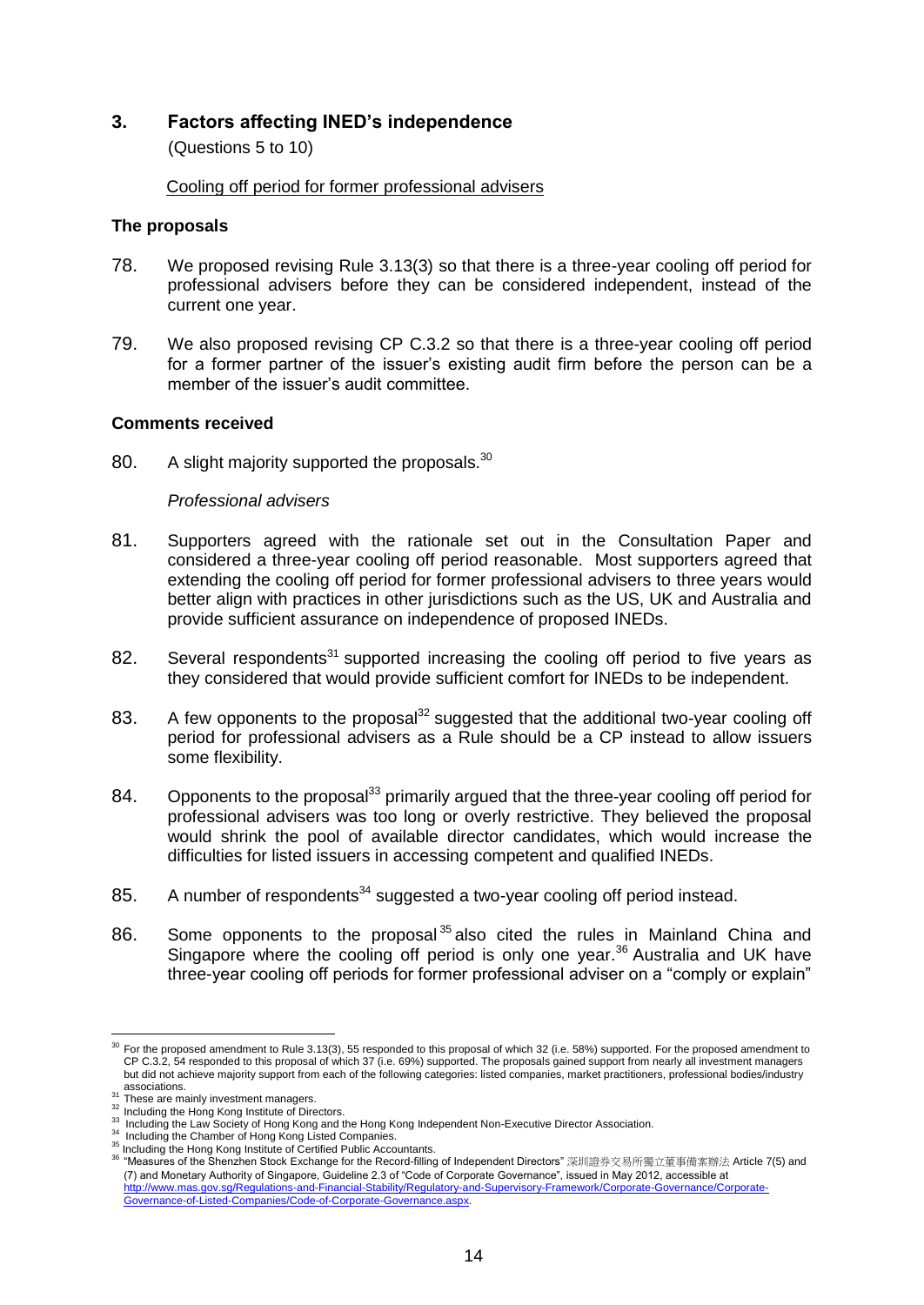basis. They therefore suggested a two-year cooling off period instead. Moreover, the Hong Kong Monetary Authority also only recommends one-year cooling off period.<sup>37</sup>

<span id="page-14-0"></span>87. One respondent commented that a strict reading of the rule as drafted would only capture current, but not former directors, partners, principals or employees of a professional adviser entity.

#### *Former audit partners*

88. Regarding the cooling off period for former partners of the issuer's existing audit firm before the person can be a member of the issuer's audit committee, most respondents believed it should be of the same length as that to be imposed on professional advisers. Arguments from both supporters and opponents were similar to those advanced in respect of the cooling off period for professional advisers.

#### **Our response and conclusions**

#### *Professional advisers*

- 89. Although the proposal achieved a slight majority support, there were wide-ranging views from between one to five years being the appropriate length of cooling off period (Paragraphs [81](#page-13-1) and [82\)](#page-13-2). We appreciate the arguments by some of the issuers and professional bodies in relation to the restricted pool of competent professional INEDs (Paragraph [84\)](#page-13-3). However, we are also aware of views that this may not be the case as the pool of professional candidates is only reduced by a very small number of individual(s) who might have had professional affiliations with the company. We believe companies need to search a broader range of experienced professionals and convince them of the merits of joining their boards.
- 90. Having weighed up all the arguments and taken into account international best practice, we conclude that it is appropriate to amend the Rule to extend the cooling off period to a two-year period.
- 91. We agree with the drafting comments (Paragraph [87\)](#page-14-0) and will modify our proposals relating to Rule 3.13 (3).

#### *Former audit partners*

92. The cooling off period for former audit partners acting as a member of its audit committee should be aligned with that of former professional advisers, i.e. two years. We conclude that we will amend the CP to extend the cooling off period to a two-year period.

Cooling off period in respect of material interests in business activities

## **The proposal**

93. We proposed revising Rule 3.13(4) to introduce a one-year cooling off period for a proposed INED who has had material interests in the issuer's principal business activities in the past year.

<sup>1</sup>  $37$  "Guidance on the Empowerment of INEDs in Banking Industry in Hong Kong" issued by HKMA on 14 December 2016. See <http://www.hkma.gov.hk/media/eng/doc/key-information/guidelines-and-circular/2016/20161214e1.pdf>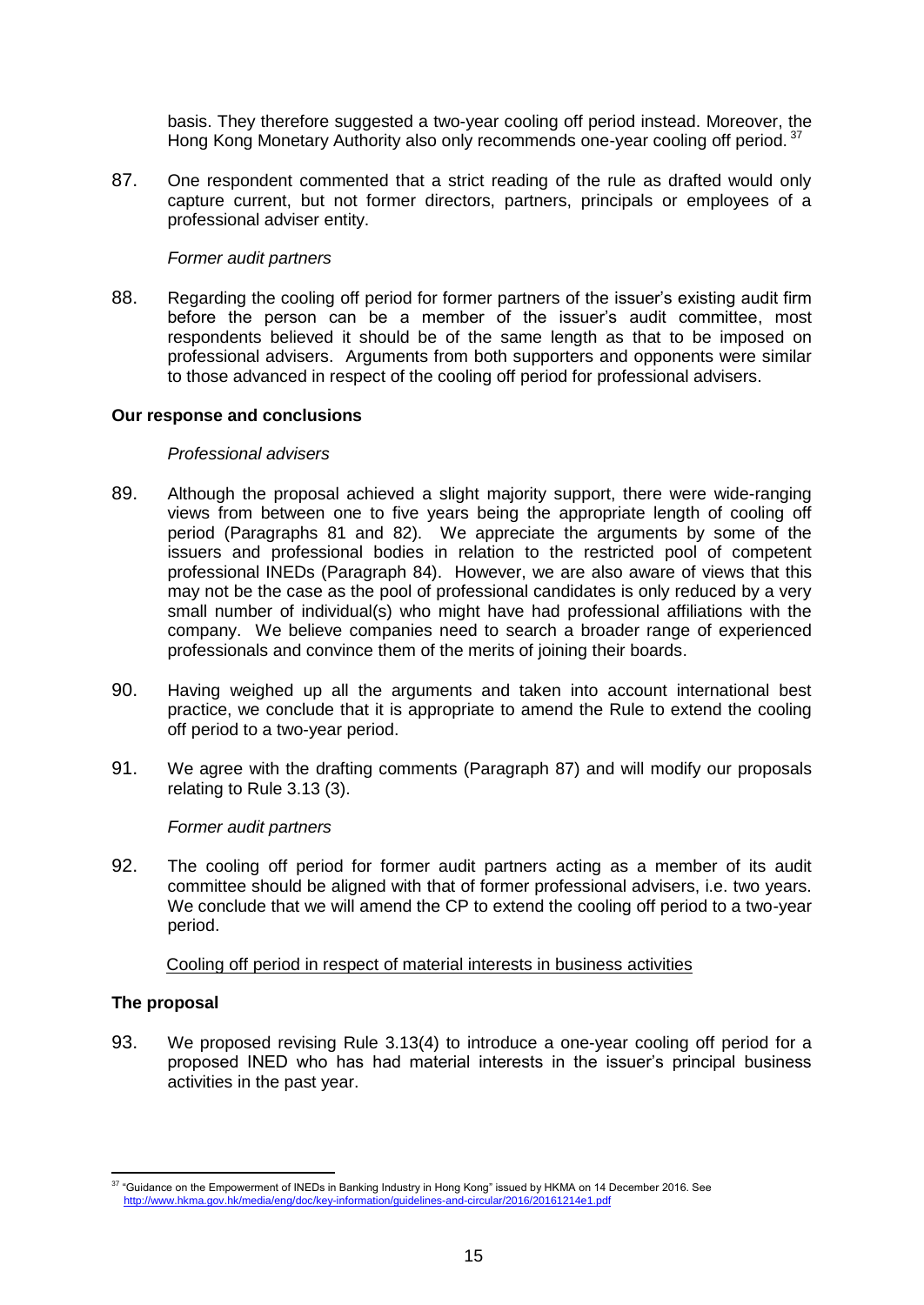#### **Comments received**

- 94. A significant majority of the respondents supported the proposal.<sup>38</sup>
- 95. Most supporting respondents agreed that one year is an appropriate cooling off period. They tended to agree with the rationale set out in the Consultation Paper, i.e. a proposed INED may not be, or may not be perceived, to be independent if the individual had a material interest in the issuer's principal business activities in the past year. Not having a cooling off period for this situation is also at odds with international practice.
- 96. One respondent thought that the measure would strike a balance between aligning with international best practice and the practical issue of reducing the pool of available INEDs.
- <span id="page-15-0"></span>97. A number of respondents suggested a three-year cooling off period. They disagreed with imposing a different cooling off period from the one imposed on professional advisers and they also thought it necessary to align with international best practice.<sup>39</sup>
- <span id="page-15-1"></span>98. Two opponents argued that there should not be a cooling off period for an INED candidate who had material interests in the issuer's business activities. One thought that the INED candidate's own interest in the issuer would cease as soon as the person left the company that had a material interest in the issuer. Another expressed the view that the main consideration was whether the INED was free of current interest in the issuer.

#### **Our response and conclusion**

- 99. We agree with the majority view and do not consider it appropriate to extend the cooling off period to three years (Paragraph [97\)](#page-15-0). Although some other iurisdictions<sup>40</sup> have three-year, as opposed to one-year cooling off period, their requirements are in corporate governance codes which are subject to "comply or explain". By comparison, our requirement is a Rule, the compliance of which is mandatory.
- 100. We do not agree that a person's material interest would cease as soon as the person left the company that had a material interest in the issuer's business activities (Paragraph [98\)](#page-15-1). For the reasons given in the Consultation Paper and in particular, even if the individual would not have actual interests after departing from the company, there would still be a perception issue.
- 101. In view of the strong support, we will make amendments as proposed.

## Cross-directorships or significant links with other directors

## **The proposal**

1

102. We proposed introducing a new RBP A.3.3 to recommend disclosure in the corporate governance report explaining why a proposed INED is still considered independent even though the individual has cross-directorships or significant links with other directors.

40 For example, UK and Australia

<sup>&</sup>lt;sup>38</sup> 54 responded to this proposal of which 51 (i.e. 94%) supported. Supporters formed a majority in the following categories: listed companies,

professional bodies/industry associations and investment managers.<br><sup>39</sup> The UK and Australia require (on a "comply or explain" basis) a three-year cooling off period whilst Singapore requires one year.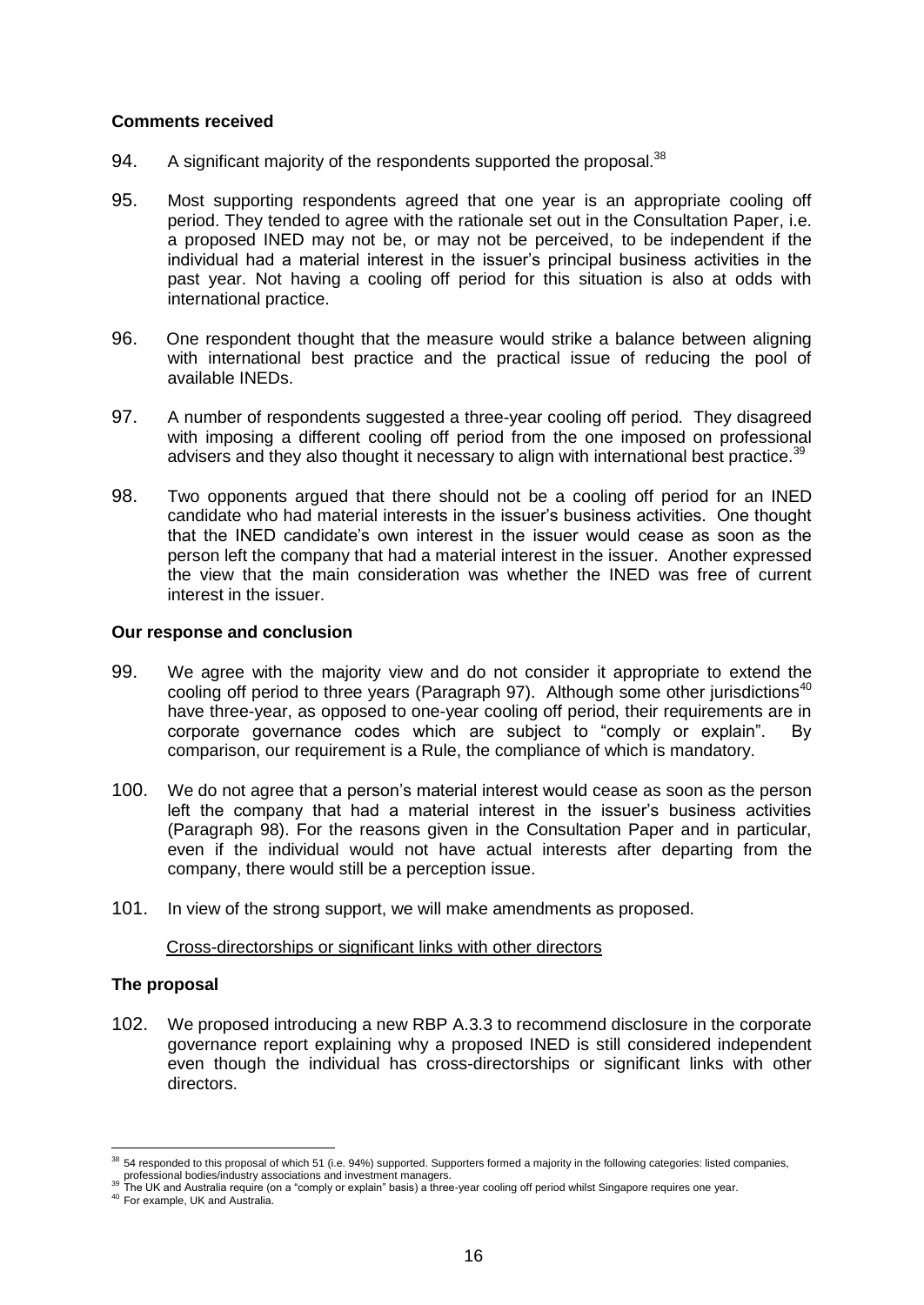#### **Comments received**

- 103. There was clear support for the proposal.<sup>41</sup>
- 104. Supporters agreed with the rationale set out in the Consultation Paper, i.e. such links may undermine an INED's independence. They also considered the proposal would improve transparency, avoid compromising independence and provide clarity on potential conflict of interest situations.
- <span id="page-16-0"></span>105. A number of respondents submitted that the proposal should be at least a CP, if not a Rule.
- <span id="page-16-1"></span>106. Opponents to the proposal argued that the additional disclosure would duplicate the biography of each INED being disclosed in the annual report.<sup>42</sup>

#### **Our response and conclusion**

- 107. We consider it appropriate to introduce this new recommendation as an RBP (instead of a Rule or CP) (Paragraph [105\)](#page-16-0). Based on the results of such reviews, we may consider strengthening the provision if appropriate and subject to market consultation.
- 108. We do not agree that the proposal would duplicate the existing disclosure requirements regarding director's biography (Paragraph [106\)](#page-16-1). The current Rules do not require issuers to disclose an INED's cross-directorships or significant links with other directors.
- 109. In view of the clear support for our proposal, we will make amendments as proposed.

#### Family ties

#### **The proposal**

- 110. We proposed introducing a Note under Rule 3.13 to encourage inclusion of an INED's immediate family members in the assessment of the director's independence.
- 111. We also proposed adopting the same definition for "*immediate family member*" as Rule 14A.12(1)(a) which defines an "*immediate family member*" as "*his spouse, his (or his spouse's) child or step-child, natural or adopted, under the age of 18 years*".

#### **Comments received**

- <span id="page-16-3"></span>112. There was overwhelming support from all sectors for both proposals.<sup>43</sup>
- 113. Supporters believed that family connections could have a strong influence on a person's independence.
- <span id="page-16-2"></span>114. Several respondents thought that the definition of "immediate family member" should be expanded to include other family members. They suggested that it should be

<sup>1</sup>  $41$  59 responded to this proposal of which 51 (i.e. 86%) supported. A majority from the following categories supported the proposal: market

practitioners, professional bodies/industry associations and investment managers.<br><sup>42</sup> Paragraph 12 of Appendix 16 requires a listed issuer to include brief biographical details of its directors and senior managers. Such d include name, age, positions held with the listed issuer and other members of the listed issuer's group, length of service with the issuer and such other information (which may include business experience) of which shareholders should be aware, pertaining to the ability or integrity of such persons.

<sup>&</sup>lt;sup>43</sup> For the proposal to introduce a Note, 53 responded of which 51 (i.e. 96%) supported. Supporters formed a majority in the following categories: listed companies, market practitioners, professional bodies/industry associations and individuals. For the proposal to define "immediate family member" as 14A.12(1)(a), 58 responded of which 57 (i.e. 98%) supported. Supporters formed a majority in the following categories: listed companies, market practitioners, professional bodies/industry associations, investment managers and individuals.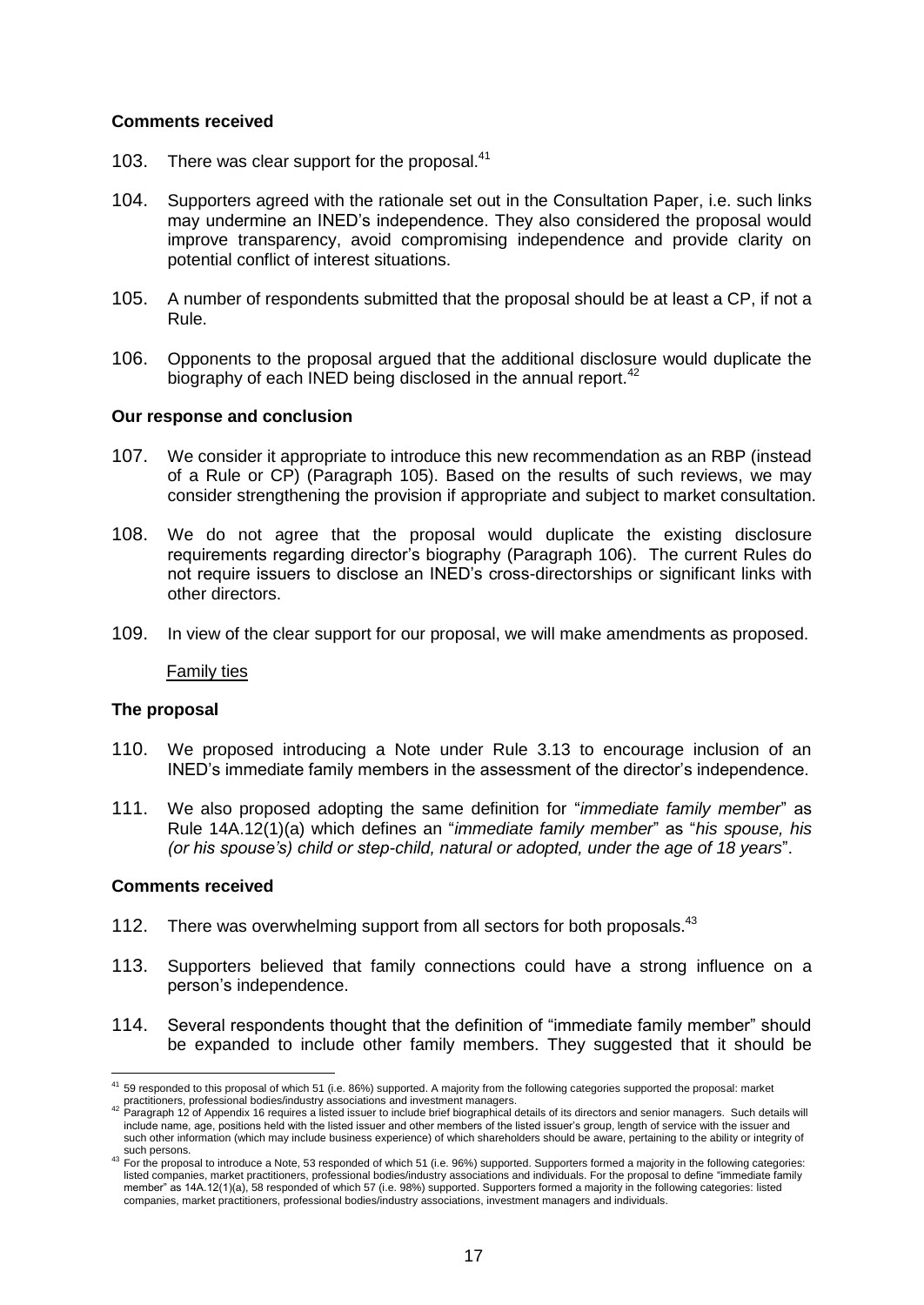expanded to include parents, siblings, cousins and de facto partners by citing the example of the term defined in the NYSE Listed Company Manual<sup>44</sup>. Some other respondents suggested including children over 18 years of age in the definition.

- 115. Some respondents preferred the proposal to go further than merely "encourage". A number of respondents suggested the proposed Note should have been made a Rule, others thought a CP or RBP would be more appropriate.
- <span id="page-17-1"></span>116. Most opponents to the proposal did not give reasons for their views. A response from one professional association commented that the net may have been cast unnecessarily wide under the proposal. The proposed amendment may give the impression that a candidate's independence was bound to be compromised by some family connections which might not be true and it could be unfair to the candidate.
- <span id="page-17-2"></span>117. Several respondents<sup>45</sup> were concerned with the practical difficulties in implementing the Note because the INED candidate may not be fully aware of an immediate family member's connection with the listed issuer.

#### **Our response and conclusions**

- 118. In light of the overwhelming support for our proposal, we consider it appropriate to introduce the Note. We do not agree with expanding the definition of "immediate family member" to include other family members (Paragraph [114\)](#page-16-2) because INEDs may not be informed by their adult children or siblings of all of their affairs.
- 119. In response to the comments in Paragraph [116,](#page-17-1) we believe that whilst a candidate's independence may not necessarily be compromised by an immediate family member's connections with the issuers, there is nevertheless a perception of conflict. Such perception is evidenced by the fact that a majority of the respondents to this proposal thought that family connections could have a strong influence on a person's independence (Paragraph [113\)](#page-16-3).
- 120. In response to the practical difficulties discussed in Paragraph [117,](#page-17-2) we do not consider it onerous to enquire with immediate family members (i.e. spouse and children under 18) about their connections with the issuers in the context of the Rule.
- <span id="page-17-0"></span>121. In view of the clear support for our proposal, we will make amendments as proposed.

## **PART II: NOMINATION POLICY**

(Question 11)

## **The proposal**

122. We proposed amending MDR L.(d)(ii) of Appendix 14 to require an issuer to disclose its nomination policy adopted during the year.

## **Comments received**

123. The proposal received strong support.<sup>46</sup>

<sup>&</sup>lt;u>.</u> 44 See General Commentary to Section 303A.02(b) of the NYSE Listed Company Manual, accessible at:

[http://wallstreet.cch.com/LCMTools/PlatformViewer.asp?selectednode=chp\\_1\\_4\\_3\\_3&manual=%2Flcm%2Fsections%2Flcm-sections%2F.](http://wallstreet.cch.com/LCMTools/PlatformViewer.asp?selectednode=chp_1_4_3_3&manual=%2Flcm%2Fsections%2Flcm-sections%2F)<br><sup>45</sup> These include a listed issuers' association and an INED association.

<sup>46</sup> 84 responded to this proposal of which 75 (i.e. 89%) supported. Supporters formed a majority in the following categories: listed companies, market practitioners, professional bodies/industry associations, investment managers and individuals.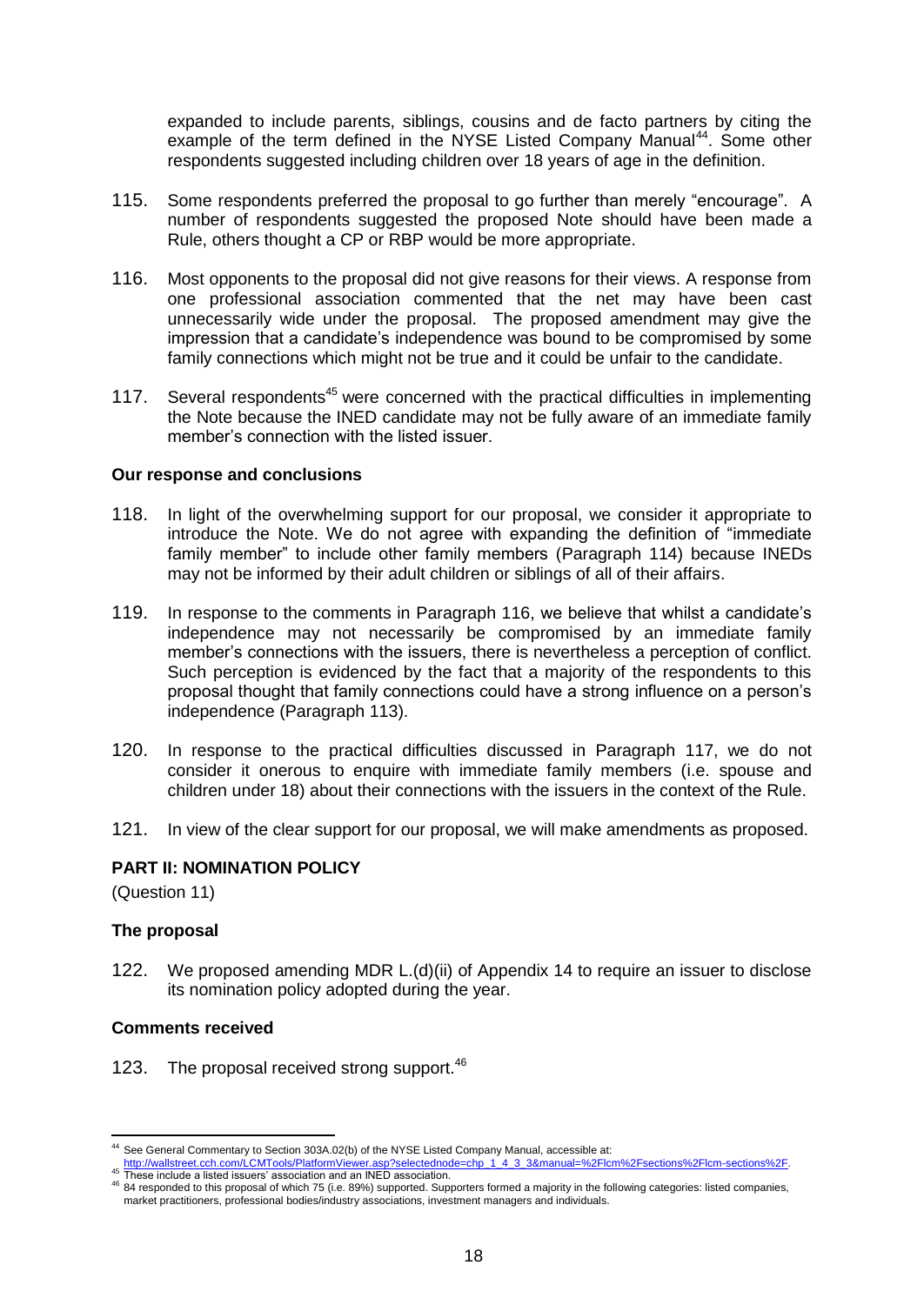- 124. A significant majority of supporters considered that the proposed amendment would improve transparency around the nomination process.
- <span id="page-18-1"></span>125. A number of respondents suggested that the Exchange should provide more guidance on quality disclosure to achieve consistencies among issuers and to avoid boilerplate policy statements.
- <span id="page-18-2"></span>126. A small number of opposing respondents stated that the existing Rules already require companies to disclose a summary of work about nomination committee during the year, which should have incorporated a reasonable level of information in the nomination process. They argued that the proposed amendments were not necessary.

#### **Our response and conclusion**

- 127. A number of the Rule and Code changes discussed in this consultation will result in greater demand being imposed on the board and/or the nomination committee. The nomination committee's work will be subject to even more scrutiny in the future because of the focus on INEDs' independence and board diversity, amongst other corporate governance issues. If the nomination committee carries out its role and function properly, it will lead to better board effectiveness and diversity.<sup>47</sup> The Guidance provides recommendations on the scope of the nomination committee's work and nomination policy (Paragraph [125\)](#page-18-1).
- 128. The Rules require issuers to disclose a summary of the nomination committee's work (Paragraph [126\)](#page-18-2). However, given the importance of the board and/or nomination committee's role in ensuring the board has a balance of skills, experience and diversity of perspectives, and to give greater focus and transparency of its purpose, the board and/or nomination committee should have a nomination policy and disclose it in the corporate governance report.
- 129. In view of the clear support for our proposal, we will make the amendment as proposed.

## <span id="page-18-0"></span>**PART III: DIRECTORS' ATTENDANCE AT MEETINGS**

(Questions 12 and 13)

## Directors' attendance at general meetings

## **The proposal**

130. We proposed amending CP A.6.7 by removing the last sentence of the current wording (i.e. they should also attend general meetings and develop a balanced understanding of the views of shareholders).

#### **Comments received**

- 131. The proposal gained majority support.<sup>48</sup>
- 132. Supporters agreed with the rationale in the Consultation Paper, i.e., the amendment would clarify inconsistencies in the interpretation of the CP and remove confusion.

<sup>1</sup> <sup>47</sup> See footnot[e 4.](#page-3-2)

<sup>48 53</sup> responded to this proposal of which 36 (i.e. 68%) supported. A majority from the "listed companies" category supported the proposal. Opponents are mainly investment managers.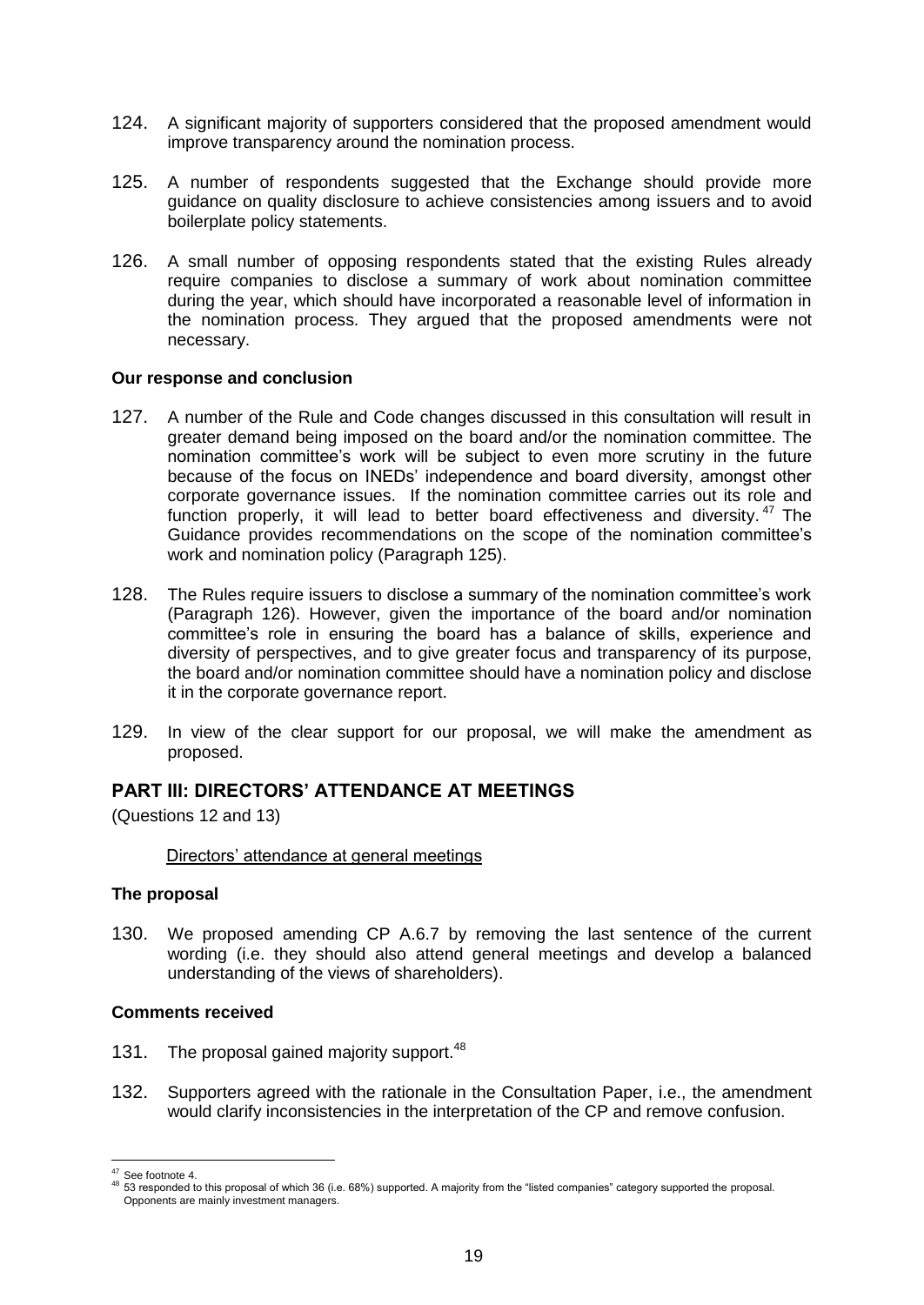- <span id="page-19-0"></span>133. Opponents were concerned that the proposal would discourage directors from attending general meetings. Several respondents made drafting suggestions to mitigate such concerns.
- <span id="page-19-1"></span>134. One respondent suggested that attendance at general meetings should be included as an RBP.

### **Our response and conclusion**

- 135. As stated in the Consultation Paper,<sup>49</sup> the proposed amendment was intended to remove inconsistencies in the market's interpretation of the CP. However, we note comments that by removing the last sentence of the CP, it may give the impression that directors do not need to attend general meetings (Paragraph [133\)](#page-19-0).
- 136. Having considered the various views and drafting suggestions (Paragraph [133\)](#page-19-0), we will modify our proposal and instead of removing the last sentence of the CP, we will revise it to state:

"*Generally they should also attend general meetings to gain and develop a balanced understanding of the views of shareholders*."

137. We do not agree with downgrading the CP to an RBP (Paragraph [134\)](#page-19-1) as that would be a step back from the current position.

#### Chairman's annual meetings with INEDs

#### **The proposal**

138. We proposed revising CP A.2.7 to state that INEDs should meet at least annually with the chairman.

#### **Comments received**

- 139. There is clear support for the proposal.<sup>50</sup>
- 140. Supporters believed that this would provide a forum for the chairman to listen to views of INEDs in respect of corporate governance improvements, effectiveness of the board, and any other issues they may wish to raise in the absence of other company senior management and executive directors.
- <span id="page-19-2"></span>141. One supporting respondent suggested that it would be more effective for issuers to designate a senior INED or lead independent director in cases where the chairman is not an INED due to the common practice of a combined chairman and chief executive officer among Hong Kong issuers.

#### **Our response and conclusion**

1

142. We note the suggestion that a senior lead INED should be appointed in case the chairman is not independent (Paragraph [141\)](#page-19-2). As discussed in the Consultation Paper, preliminary discussions with stakeholders suggested that even if the chairman was not independent, it was still beneficial to have an annual meeting between the

<sup>49</sup> See http://www.hkex.com.hk/News/Market-Consultations/2016-to-Present/November-2017-Review-of-the-CG-Code?sc\_lang=en, at page 17. <sup>50</sup> 56 responded to this proposal of which 47 (i.e. 84%) supported. Supporters formed a majority in the following categories: listed companies, professional bodies/industry associations and investment managers.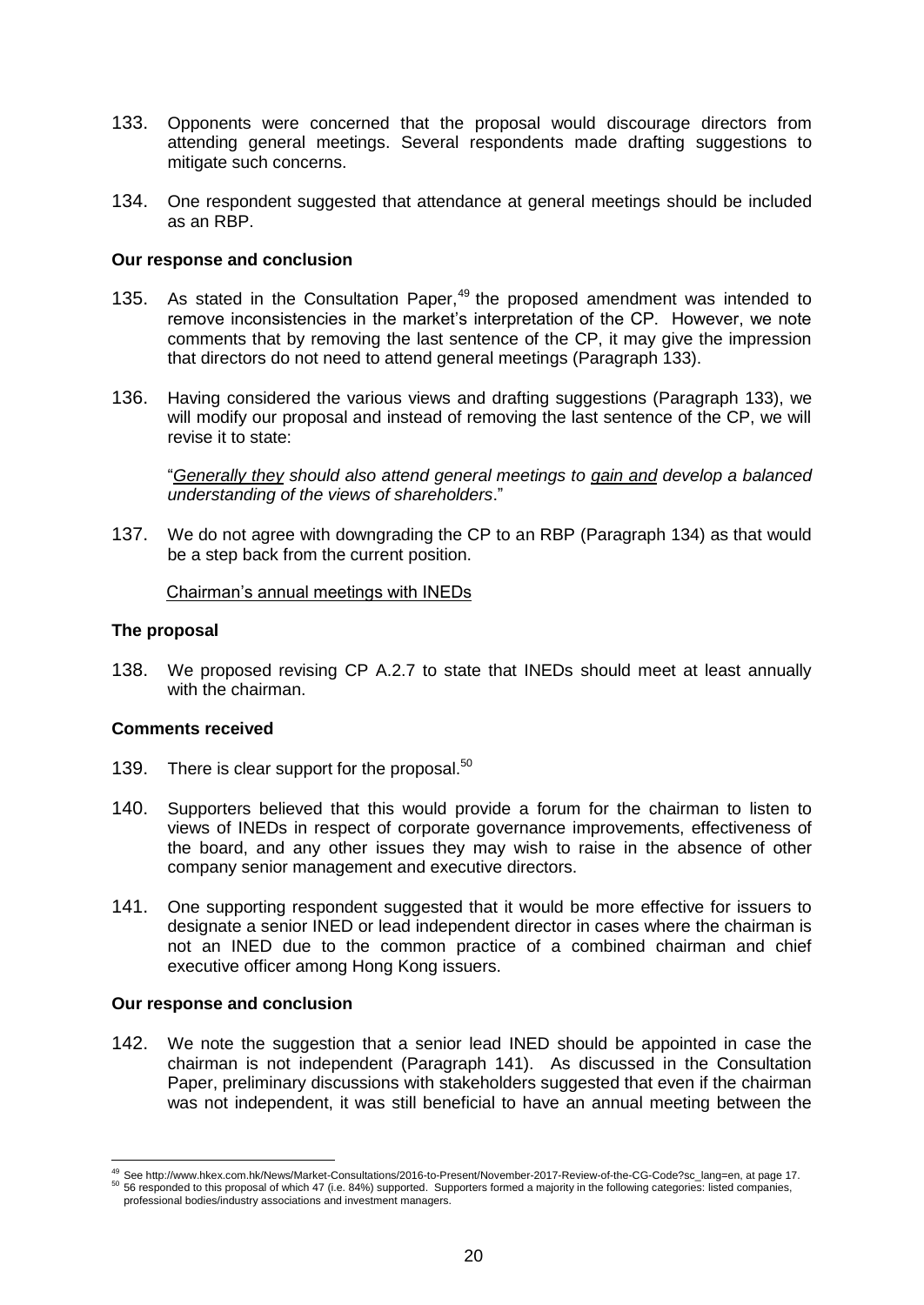<span id="page-20-0"></span>chairman and INEDs, excluding NEDs and EDs. Consequently, we considered it unnecessary to introduce a requirement to appoint a senior INED.

143. In view of the clear support for our proposal, we will make amendments as proposed.

## **PART IV: DIVIDEND POLICY**

(Question 14)

## **The proposal**

144. We proposed introducing CP E.1.5 requiring the issuer to disclose its dividend policy in the annual report.

#### **Comments received**

- 145. There is clear support for the proposal.<sup>51</sup>
- 146. Supporters believed that the disclosure in dividend policies would enhance transparency of issuers and facilitate shareholders and investors to make informed investment decisions.
- <span id="page-20-2"></span>147. Several respondents submitted that the proposal should be a Rule, as opposed to a CP, to align with international practices in jurisdictions such as the US, UK and China.

#### **Our response and conclusion**

- 148. We consider it appropriate to introduce this new requirement as a CP, allowing issuers the flexibility to explain if they do not disclose a dividend policy (Paragraph [147\)](#page-20-2).
- 149. In view of the strong support for our proposal, we will make amendments as proposed.

## <span id="page-20-1"></span>**PART V: ELECTRONIC DISSEMINATION OF CORPORATE COMMUNICATIONS – IMPLIED CONSENT**

(Question 15)

#### **Seek market views**

150. We sought market views on whether the Rules should be amended to allow shareholders' consent to be implied for electronic dissemination of corporate communications by issuers.

#### **Comments received**

151. A significant majority of respondents supported amending the Rules to allow shareholders' consent to be implied for electronic dissemination of corporate communications by issuers. <sup>52</sup> Supporters submitted that electronic dissemination would be a more efficient and environmentally-friendly means for corporate communications than hard copy dissemination.

<sup>1</sup> <sup>51</sup> 55 responded to this proposal of which 51 (i.e. 93%) supported. Supporters formed a majority in the following categories: listed companies,

market practitioners, professional bodies/industry associations and investment managers.

FIGURE PRECIMBLES, PRICESSIONS DOILS INSTEAD. THE CONDUCT OF THE RECISION CONTROL COMPANIES AND TRIMATE PRECISION SUPPORTERS FOR A majority in the following categories: listed companies and the following categories: listed market practitioners.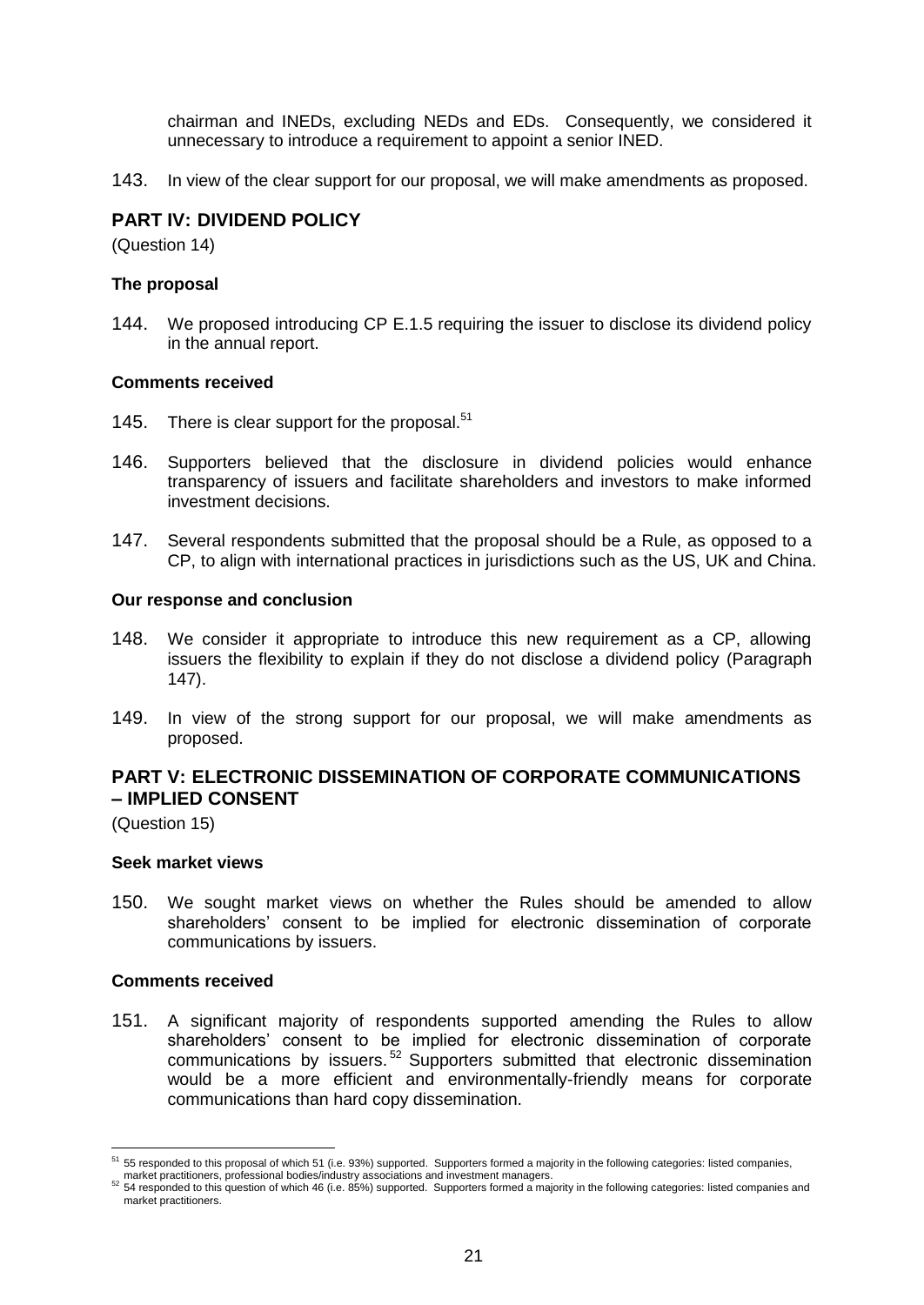152. A small minority of respondents opposed introducing Rules to allow implied consent for electronic corporate communications because they did not consider that to do so would adequately protect the interest of investors who were less "tech-savvy". Also, some indicated the fact that jurisdictions such as the UK and Australia do not permit implied consent.

## **Our response and conclusion**

153. We note the general support for a Rule change in this area but as we stated in the Consultation Paper, we would not propose to adopt such a regime unless and until Hong Kong's company law is amended to permit implied consent.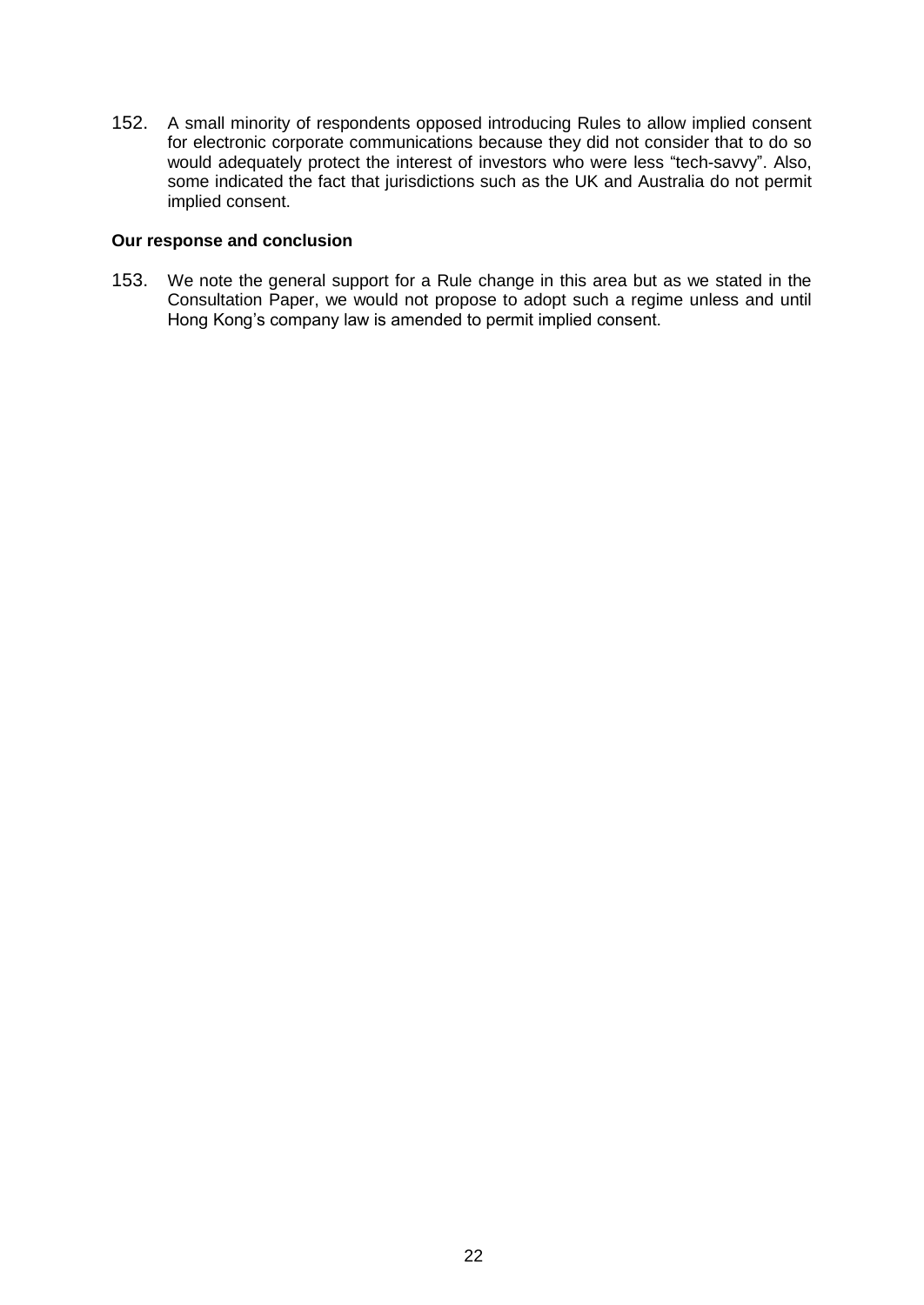## **APPENDIX I: LIST OF RESPONDENTS**

## **Listed Companies (15 in total)**

- AIA Group Limited
- 2 Cathay Pacific Airways Limited<sup>53</sup>
- CK Asset Holdings Limited
- 4 CK Hutchison Holdings Limited<sup>54</sup>
- CLP Holdings Limited
- 6 Henderson Investment Limited<sup>55</sup>
- Hong Kong Ferry (Holdings) Company Limited
- HSBC Holdings plc
- Hysan Development Company Limited
- MGM China Holdings Limited
- MTR Corporation Limited
- 12-15 4 listed companies requested anonymity

## **Market Practitioners (17 in total)**

- Ashurst Hong Kong
- Barclays Capital Asia Limited
- Ernst & Young
- Freshfields Bruckhaus Deringer
- Herbert Smith Freehills
- Jeffrey Mak Law Firm
- KPMG
- Pinsent Masons
- PricewaterhouseCoopers
- SHINEWING Risk Services Limited
- Slaughter and May
- SW Corporate Services Group Ltd
- Tricor Services Limited
- 29-32 4 market practitioners requested anonymity

## **Professional Bodies and Industry Associations (15 in total)**

- 33 ACCA Hong Kong<sup>56</sup>
- Asian Corporate Governance Association
- Council of Institutional Investors
- French Chamber of Commerce and Industry in Hong Kong
- Hong Kong Institute of Certified Public Accountants
- The American Chamber of Commerce in Hong Kong

<sup>53</sup> Cathay Pacific Airways Limited's submission is identical to submissions of Hong Kong Aircraft Engineering Company Limited, Swire Pacific

Limited and Swire Properties Limited. Therefore, we count the four submissions as one response.<br>A CK Hutchison Holdings Limited's submission is identical to Hutchison Telecommunications Hong Kong Holdings Limited's submiss Therefore, we count the two submissions as one response.

 Henderson Investment Limited's submission is identical to Henderson Land Development Company Limited's submission. Therefore, we count the two submissions as one response.

The Association of Chartered Certified Accountants Hong Kong.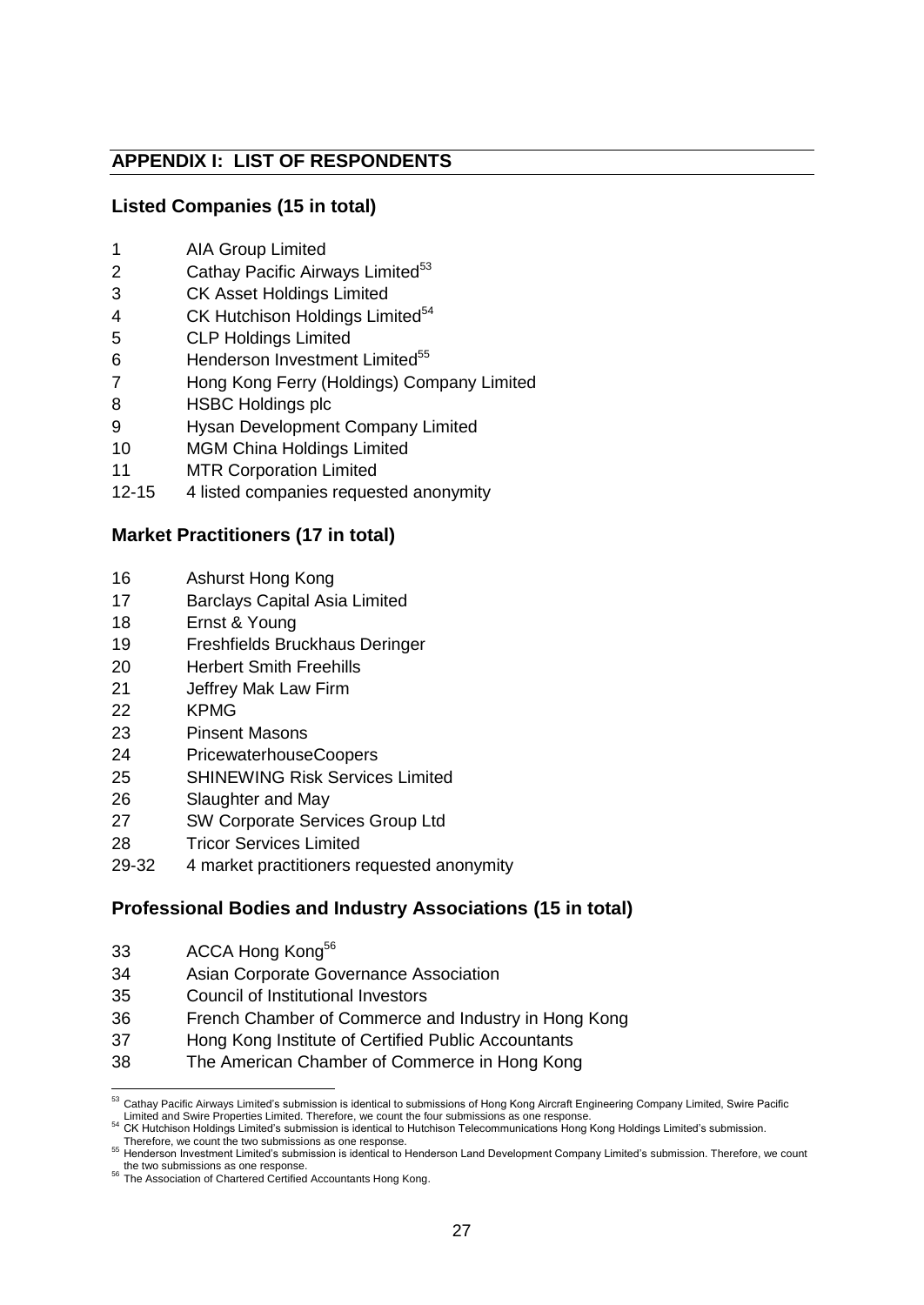- The Australian Chamber of Commerce in Hong Kong & Macau
- The Chamber of Hong Kong Listed Companies
- The Golden Bauhinia Women Entrepreneur Association
- The Hong Kong Independent Non-Executive Director Association
- The Hong Kong Institute of Chartered Secretaries
- The Hong Kong Institute of Directors
- Thirty Percent Coalition Institutional Investor Committee Chairs
- The Law Society of Hong Kong
- 1 professional body and industry association requested anonymity

## **Investment Managers (10 in total)**

- BlackRock
- British Columbia Investment Management Corporation
- Cartica Management, LLC
- EdenTree Investment Management Ltd
- Hermes Equity Ownership Services Limited
- Legal and General Investment Management
- PGGM Investments
- Robeco
- St. James's Place Wealth Management Hong Kong
- 57 1 investment manager requested anonymity

## **Non-Profit Organisations (5 in total)**

- 100 Women in Finance
- 30% Club HK
- 60 Community Business Limited<sup>57</sup>
- Women's Foundation
- Women in Law Hong Kong

## **Individuals (20 in total)**

- Cheng Yuk Wo
- Fiona Nott
- Gordon Jones
- Janice Yau
- Joanna Hayes
- Krisztina Mirjam Anspach
- Leung Sze Man
- Wong Kong Chi
- Yu Cheuk Ho Matthew
- 72-82 11 individuals requested anonymity

## **Other Entities (9 in total)**

## Compliance Plus Consulting Limited

<sup>&</sup>lt;u>.</u> As Community Business Limited's submission is identical to Katharine Vernon's submission, we counted the two submissions as one response.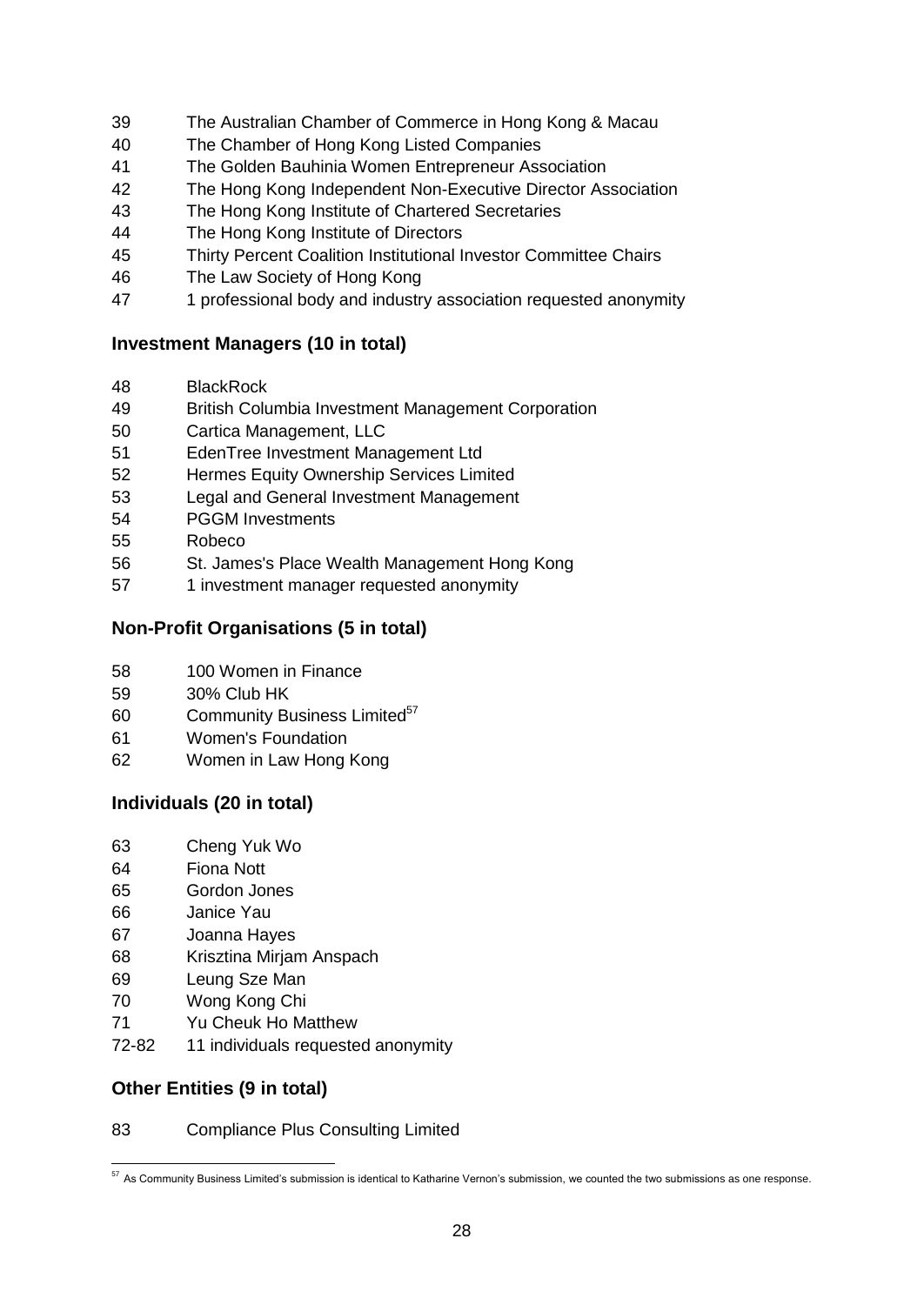- 84 CUHK Business School
- <sup>85</sup> Democratic Party Legislative Councillors' Office –涂謹申立法會議員 (Hon James TO Kun-sun)
- 86 Korum Consulting Limited
- 87 Meraki Executive Search and Consulting
- 88 Out Leadership
- 89 Russell Reynolds Associates (HK) Ltd
- 90 Thomson Reuters Hong Kong
- 91 1 other entity requested anonymity

## *Remarks:*

- *1. If the entire body of the response is identical, word-for-word, with the entire body of another response. It will be recorded as a "duplicate response" and it will not be counted for the purpose of a quantitative and qualitative analysis of the responses.*
- *2. The total number of responses is calculated according to the number of submissions received and not the underlying members that they represent.*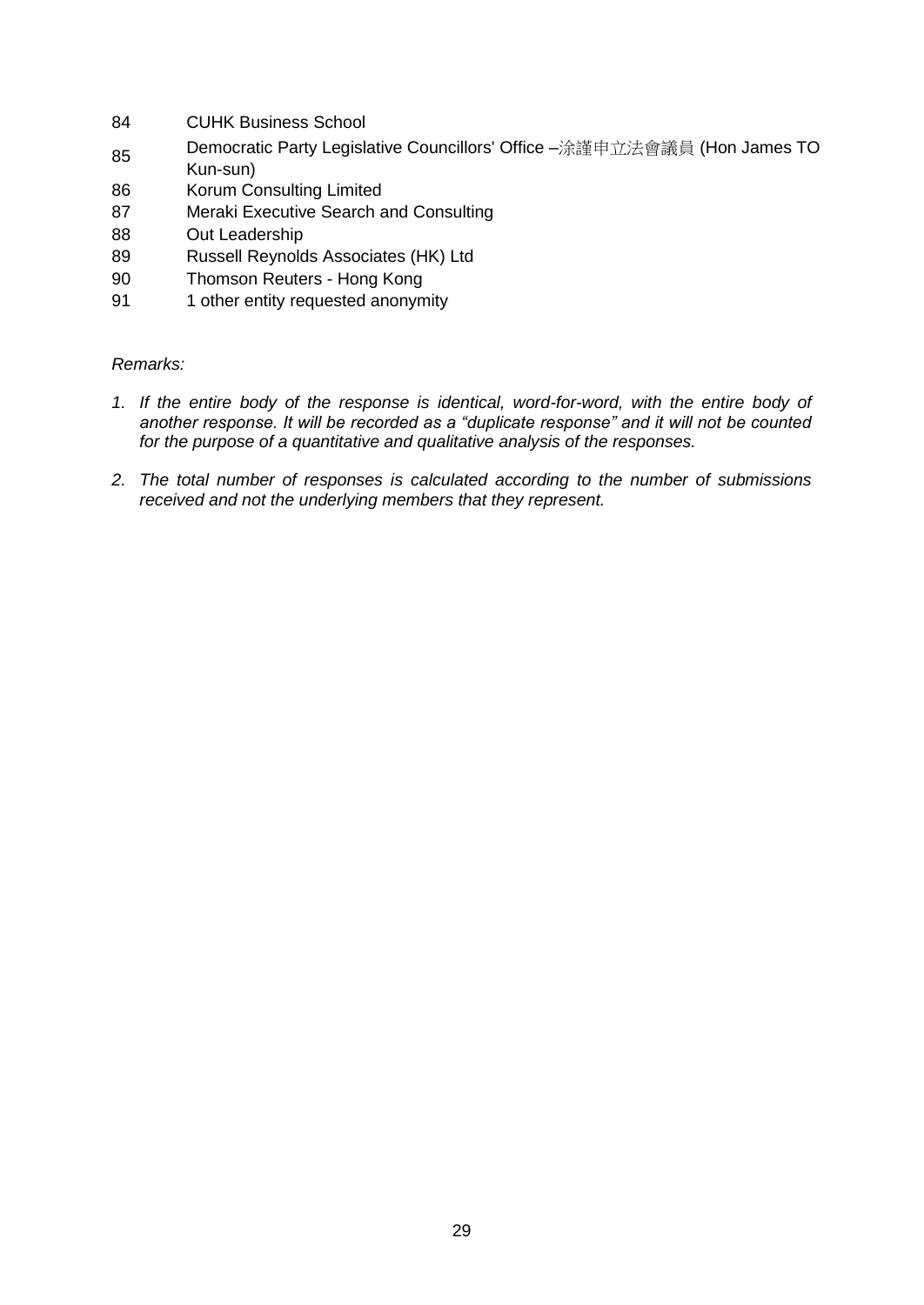## **APPENDIX II: SUMMARY RESULT OF QUANTITATIVE ANALYSIS**

|                                            |                                                                                                                                                                                                                                                                                                                                                                                                                         | <b>Feedback</b> |                |                                               |
|--------------------------------------------|-------------------------------------------------------------------------------------------------------------------------------------------------------------------------------------------------------------------------------------------------------------------------------------------------------------------------------------------------------------------------------------------------------------------------|-----------------|----------------|-----------------------------------------------|
| <b>Proposals in the Consultation Paper</b> |                                                                                                                                                                                                                                                                                                                                                                                                                         | <b>Support</b>  | <b>Against</b> | <b>Number of</b><br>Respondents <sup>58</sup> |
| 1.                                         | Amendment to CP A.5.5 so that in<br>addition to the current requirements, the<br>board should also explain, if the proposed<br>INED will be holding his seventh (or more)<br>listed company directorship, why he would<br>still be able to devote sufficient time to the<br>board                                                                                                                                       | 57<br>(84%)     | 11<br>(16%)    | 68<br>(75%)                                   |
| 2.                                         | Upgrade CP A.5.6 to a Rule requiring<br>issuers to have a diversity policy and to<br>disclose the policy or a summary of it in<br>their corporate governance reports                                                                                                                                                                                                                                                    | 85<br>(97%)     | 3<br>(3%)      | 88<br>(97%)                                   |
| 3.                                         | Amend CP A.5.5 that it requires the board<br>to state in the circular to shareholders<br>accompanying the resolution to elect the<br>director:<br>i.<br>the process used for identifying the<br>nominee;<br>ii.<br>the<br>perspectives,<br>skills<br>and<br>that the<br>experience<br>person<br>is<br>expected to bring to the board; and<br>how the nominee would contribute<br>iii.<br>to the diversity of the board. | 75<br>(88%)     | 10<br>(12%)    | 85<br>(93%)                                   |
| 4.                                         | Amend MDR L.(d)(ii) to reflect the<br>upgrade of CP A.5.6 to a Rule                                                                                                                                                                                                                                                                                                                                                     | 85<br>(98%)     | 2<br>(2%)      | 87<br>(96%)                                   |
| 5.                                         | Revise Rule 3.13 (3) so that there is a<br>three-year cooling off period for<br>professional advisers before they can be<br>considered independent, instead of the<br>current one year                                                                                                                                                                                                                                  | 32<br>(58%)     | 23<br>(42%)    | 55<br>(60%)                                   |
| 6.                                         | Revise CP C.3.2 so that there is a three-<br>year cooling off period for a former partner<br>of the issuer's existing audit firm before he<br>can be a member of the issuer's audit<br>committee                                                                                                                                                                                                                        | 37<br>(69%)     | 17<br>(31%)    | 54<br>(59%)                                   |
| 7.                                         | Revise Rule 3.13(4) to introduce a one-<br>year cooling off period for a proposed<br><b>INED</b> who has had material interests in<br>the issuer's principal business activities in<br>the past year                                                                                                                                                                                                                    | 51<br>(94%)     | 3<br>(6%)      | 54<br>(59%)                                   |
| 8.                                         | Introduce a new RBP A.3.3 (i.e. voluntary)<br>to recommend disclosure of INEDs' cross-<br>directorships in the Corporate                                                                                                                                                                                                                                                                                                | 51<br>(86%)     | 8<br>(14%)     | 59<br>(65%)                                   |

<sup>&</sup>lt;u>.</u> 58 Out of 91 total submissions.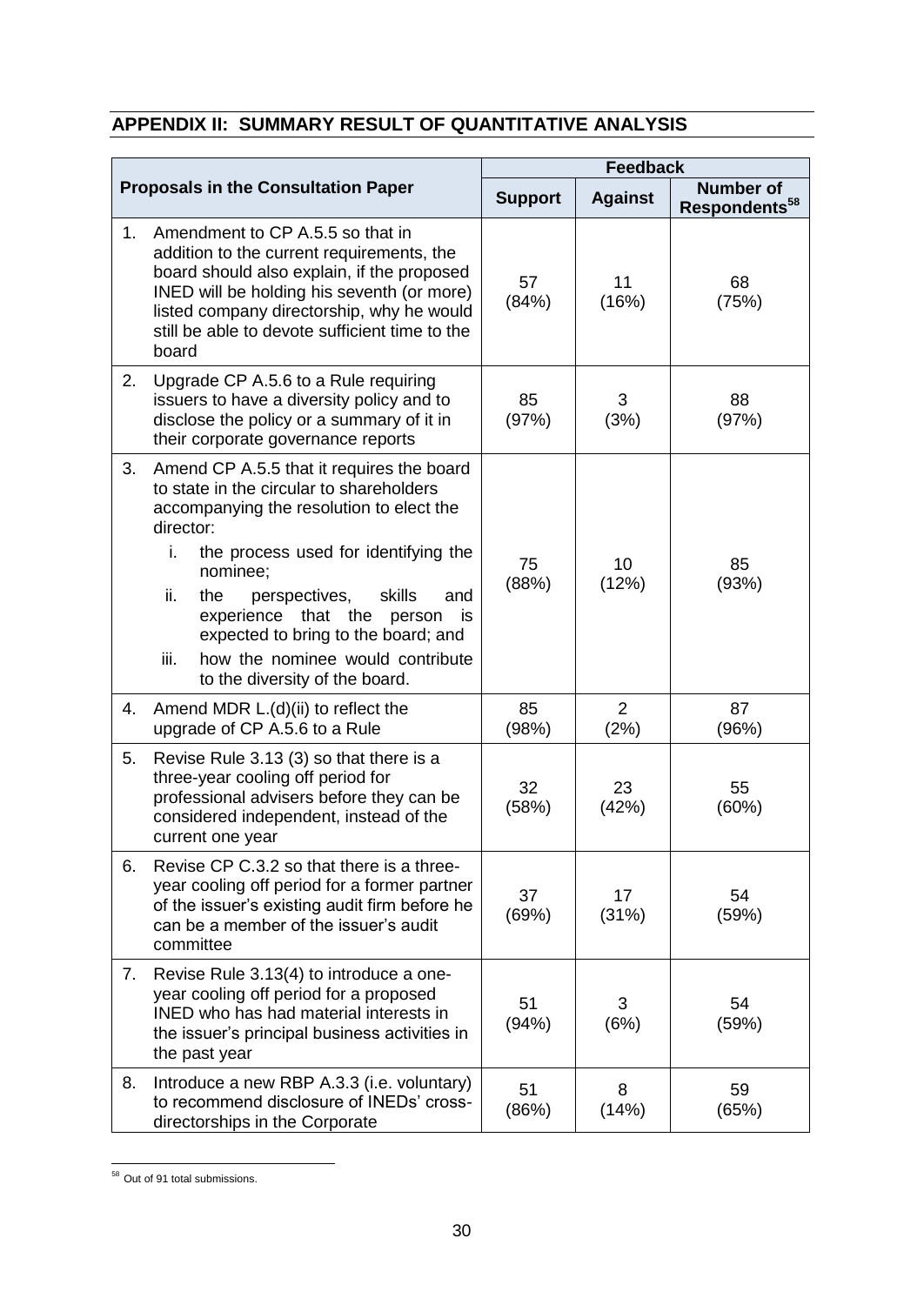| <b>Proposals in the Consultation Paper</b> |                                                                                                                                                                                                                                                              | <b>Feedback</b> |                        |                                               |
|--------------------------------------------|--------------------------------------------------------------------------------------------------------------------------------------------------------------------------------------------------------------------------------------------------------------|-----------------|------------------------|-----------------------------------------------|
|                                            |                                                                                                                                                                                                                                                              | <b>Support</b>  | <b>Against</b>         | <b>Number of</b><br>Respondents <sup>58</sup> |
|                                            | <b>Governance Report</b>                                                                                                                                                                                                                                     |                 |                        |                                               |
| 9.                                         | Introduce a Note under Rule 3.13 to<br>encourage inclusion of an INED's<br>immediate family members in the<br>assessment of the director's<br>independence                                                                                                   | 51<br>(96%)     | $\overline{2}$<br>(4%) | 53<br>(58%)                                   |
|                                            | 10. Adopt the same definition for " <i>immediate</i><br>family member" as Rule 14A.12(1)(a)<br>which defines an "immediate family<br>member" as "his spouse, his (or his<br>spouse's) child or step-child, natural or<br>adopted, under the age of 18 years" | 57<br>(98%)     | (2%)                   | 58<br>(64%)                                   |
|                                            | 11. Amend MDR L.(d)(ii) of Appendix 14 to<br>require an issuer to disclose its<br>nomination policy adopted during the year                                                                                                                                  | 75<br>(89%)     | 9<br>$(11\%)$          | 84<br>(92%)                                   |
|                                            | 12. Amend CP A.6.7 by removing the last<br>sentence of the current wording (i.e. they<br>should also attend general meetings and<br>develop a balanced understanding of the<br>views of shareholders.)                                                       | 36<br>(68%)     | 17<br>(32%)            | 53<br>(58%)                                   |
|                                            | 13. Revise CP A.2.7 to state that INEDs<br>should meet at least annually with the<br>chairman                                                                                                                                                                | 47<br>(84%)     | 9<br>(16%)             | 56<br>(62%)                                   |
|                                            | 14. Introduce CP E.1.5 requiring the issuer to<br>disclose its dividend policy in the annual<br>report                                                                                                                                                       | 51<br>(93%)     | 4<br>(7%)              | 55<br>(60%)                                   |
|                                            | 15. Allow shareholders' consent to be implied<br>for electronic dissemination of corporate<br>communications by issuers                                                                                                                                      | 46<br>(85%)     | 8<br>(15%)             | 54<br>(59%)                                   |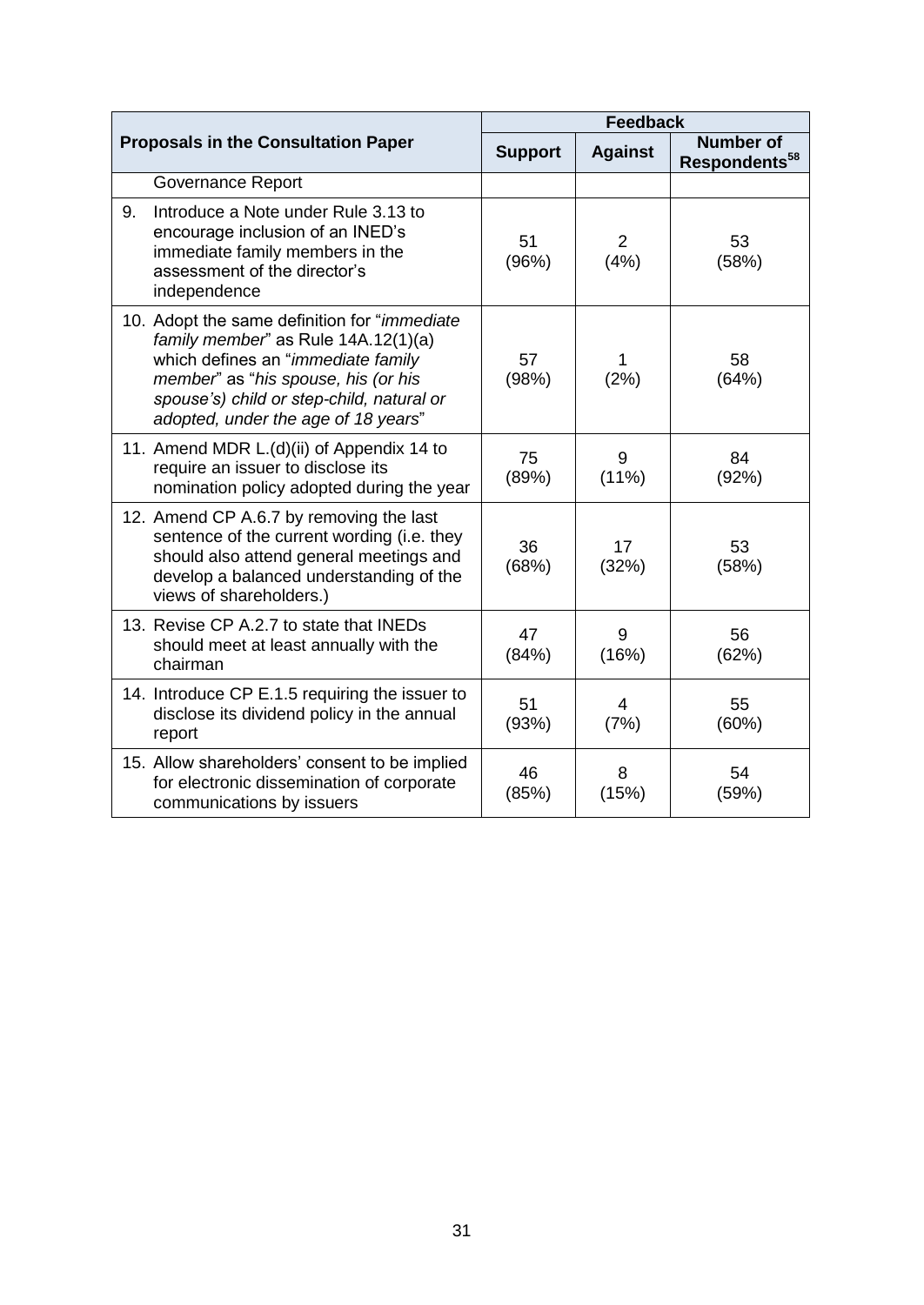## **APPENDIX III: MAIN BOARD LISTING RULE AMENDMENTS**

### **Chapter 3**

## **GENERAL**

### **AUTHORISED REPRESENTATIVES, DIRECTORS, BOARD COMMITTEES AND COMPANY SECRETARY**

#### **Directors**

…

- 3.13 In assessing the independence of a non-executive director, the Exchange will take into account the following factors, none of which is necessarily conclusive. Independence is more likely to be questioned if the director:-
	- …
	- (3) is or was a director, partner or principal of a professional adviser which currently provides or has within one year two years immediately prior to the date of his proposed appointment provided services, or is or was an employee of such professional adviser who is or has been involved in providing such services during the same period, to:
		- (a) the listed issuer, its holding company or any of their respective subsidiaries or core connected persons; or
		- (b) any person who was a controlling shareholder or, where there was no controlling shareholder, any person who was the chief executive or a director (other than an independent non-executive director), of the listed issuer within one year two years immediately prior to the date of the proposed appointment, or any of their close associates;
	- (4) currently, or within one year immediately prior to the date of the person's proposed appointment, has or had a material interest in any principal business activity of or is or was involved in any material business dealings with the listed issuer, its holding company or their respective subsidiaries or with any core connected persons of the listed issuer;

…

 $(8)$  ...

- *Notes: 1. The factors set out in rule 3.13 …*
	- *2. When determining the independence of a director under rule 3.13, the same factors should also apply to the director's immediate family members. "Immediate family member" is defined under rule 14A.12(1)(a).*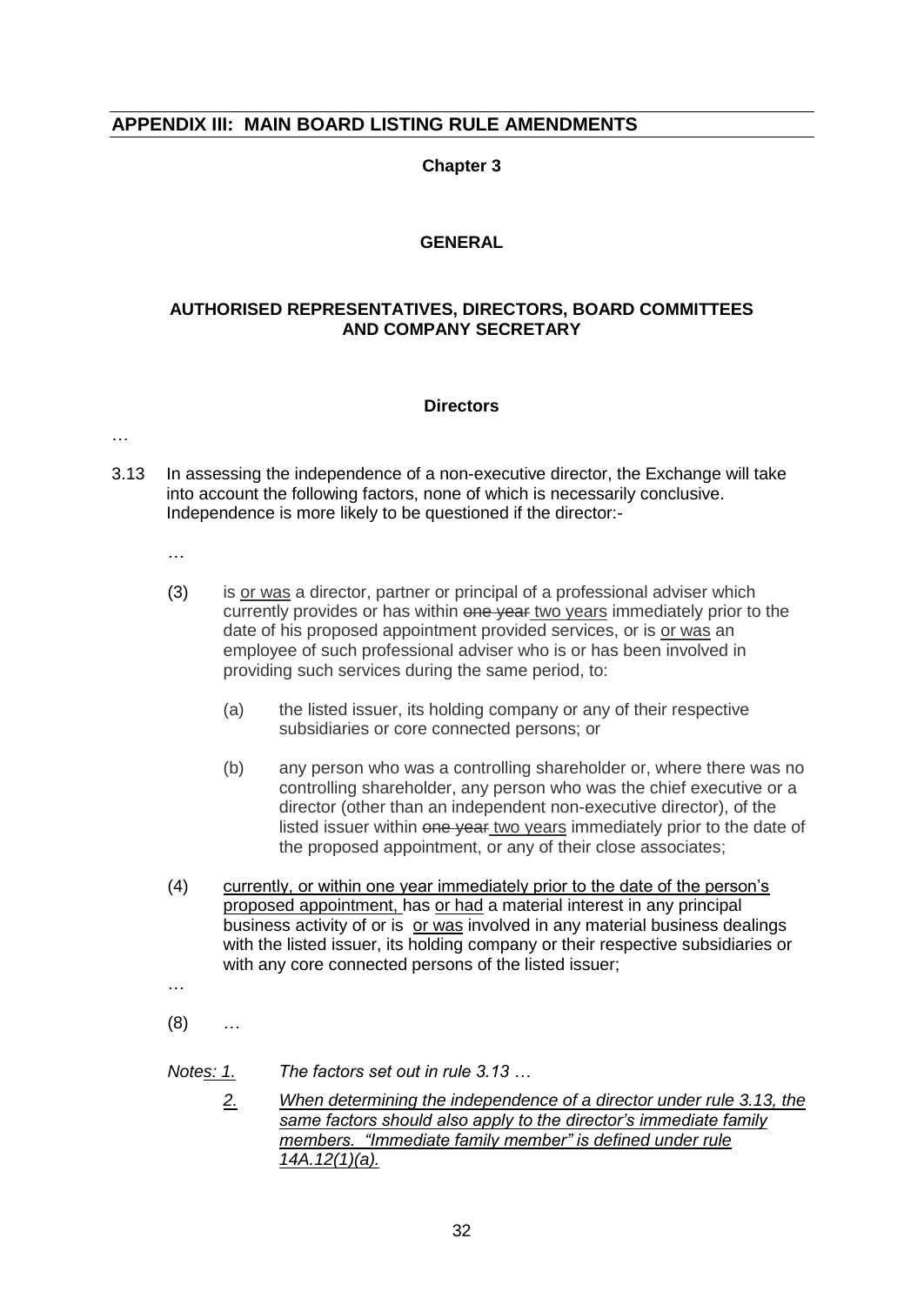#### **Chapter 13**

## **EQUITY SECURITIES**

## **CONTINUING OBLIGATIONS**

#### 13.92 The nomination committee (or the board) shall have a policy concerning diversity of board members, and shall disclose the policy on diversity or a summary of the policy in the corporate governance report.

*Note: Board diversity will differ according to the circumstances of each issuer. Diversity of board members can be achieved through consideration of a number of factors, including but not limited to gender, age, cultural and educational background, or professional experience. Each issuer should take into account its own business model and specific needs, and disclose the rationale for the factors it uses for this purpose.*

## **Appendix 14**

## **CORPORATE GOVERNANCE CODE AND CORPORATE GOVERNANCE REPORT**

…

## **A.2 Chairman and Chief Executive**

#### **Code Provisions**

…

A.2.7 The chairman should at least annually hold meetings with the independent non-executive directors (including independent nonexecutive directors) without the presence of other executive directors present.

**…**

## **A.3 Board composition**

…

…

## **Recommended Best Practice**

- A.3.3 The board should state its reasons if it determines that a proposed director is independent notwithstanding that the individual holds crossdirectorships or has significant links with other directors through involvements in other companies or bodies.
- Note: A cross-directorship exists when two (or more) directors sit on each other's boards.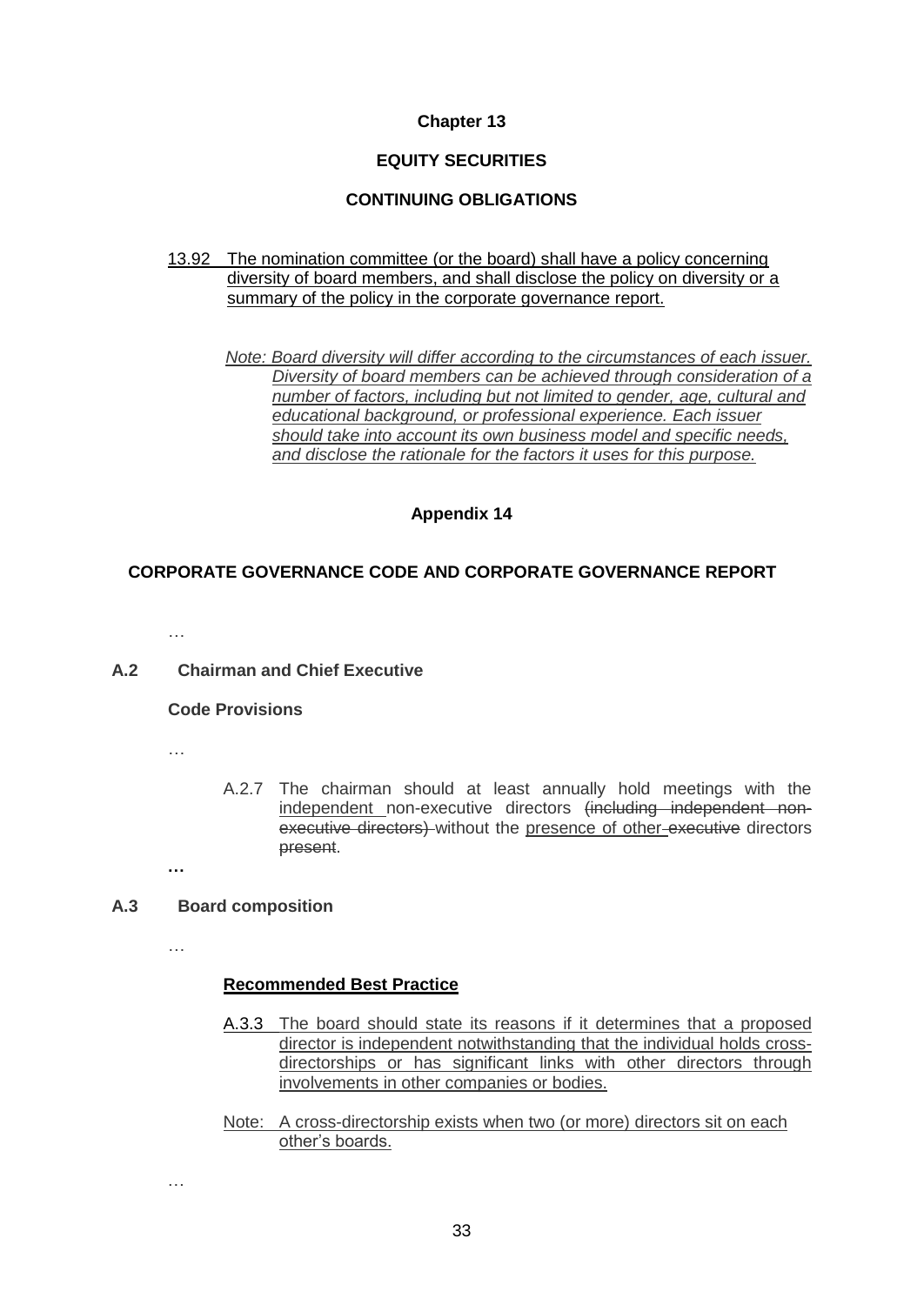#### **A.5 Nomination Committee**

…

…

#### **Code Provisions**

- A.5.5 Where the board proposes a resolution to elect an individual as an independent non-executive director at the general meeting, it should set out in the circular to shareholders and/or explanatory statement accompanying the notice of the relevant general meeting:
	- 1. the process used for identifying the individual and why the board believes the individual why they believe he should be elected and the reasons why they it considers consider him the individual to be independent.;
	- 2. if the proposed independent non-executive director will be holding their seventh (or more) listed company directorship, why the board believes the individual would still be able to devote sufficient time to the board;
	- 3. the perspectives, skills and experience that the individual can bring to the board; and
	- 4. how the individual contributes to diversity of the board.
- A.5.6 The nomination committee (or the board) should have a policy concerning diversity of board members, and should disclose the policy or a summary of the policy in the corporate governance report.
	- Note: Board diversity will differ according to the circumstances of each issuer. Diversity of board members can be achieved through consideration of a number of factors, including but not limited to gender, age, cultural and educational background, or professional experience. Each issuer should take into account its own business model and specific needs, and disclose the rationale for the factors it uses for this purpose.
- **A.6 Responsibilities of directors**
	- …

## **Code Provisions**

…

…

A.6.7 Independent non-executive directors and other non-executive directors, as equal board members, should give the board and any committees on which they serve the benefit of their skills, expertise and varied backgrounds and qualifications through regular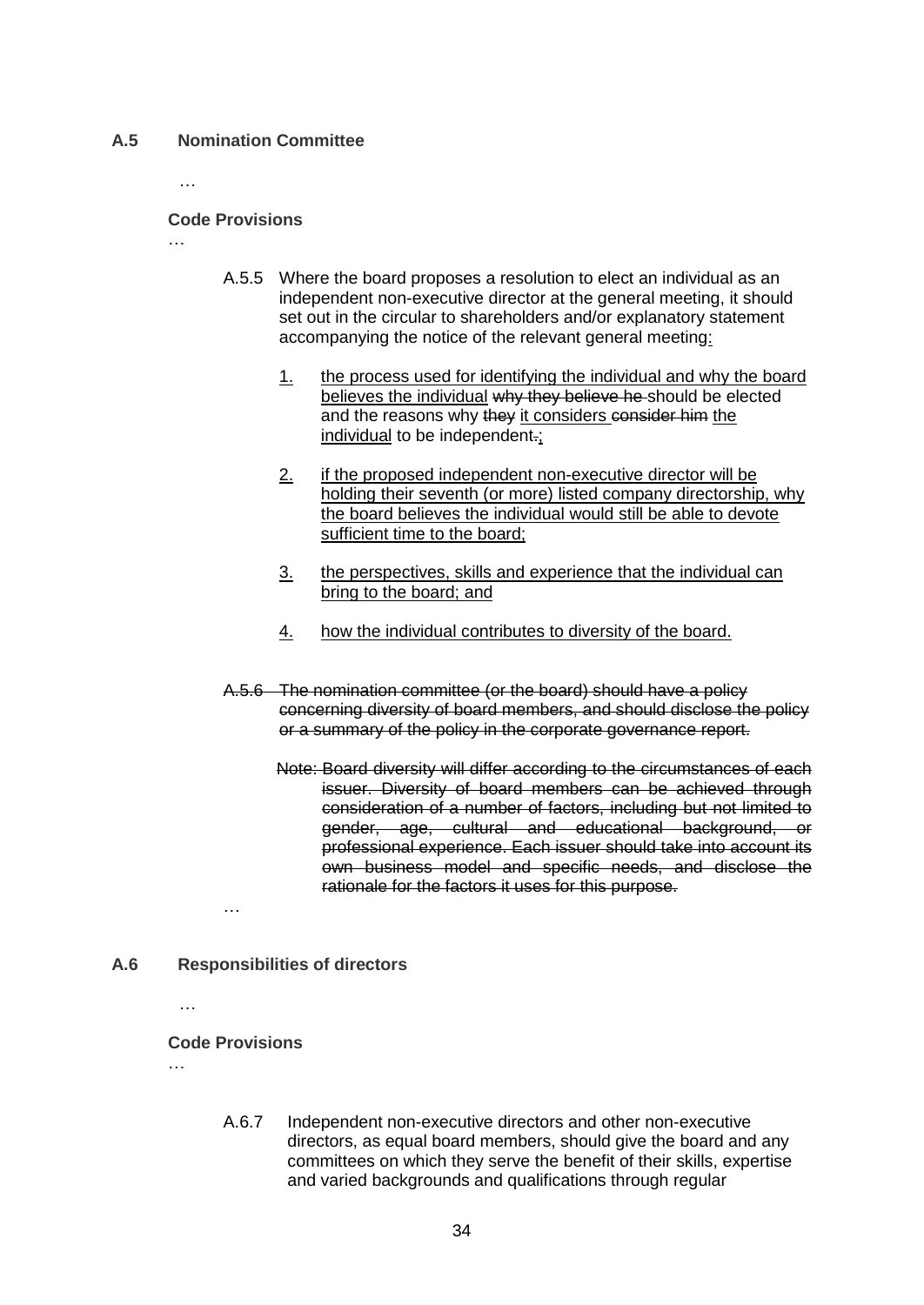attendance and active participation. Generally they They should also attend general meetings to gain and develop a balanced understanding of the views of shareholders.

…

#### **C.3 Audit Committee**

…

### **Code Provisions**

…

- C.3.2 A former partner of the issuer's existing auditing firm should be prohibited from acting as a member of its audit committee for a period of 4 two years from the date of his the person ceasing:
	- (a) to be a partner of the firm; or
	- (b) to have any financial interest in the firm,

whichever is later.

…

#### **E.COMMUNICATION WITH SHAREHOLDERS**

**E.1 Effective communication**

…

**Code Provisions**

…

E.1.5 The issuer should have a policy on payment of dividends and should disclose it in the annual report.

…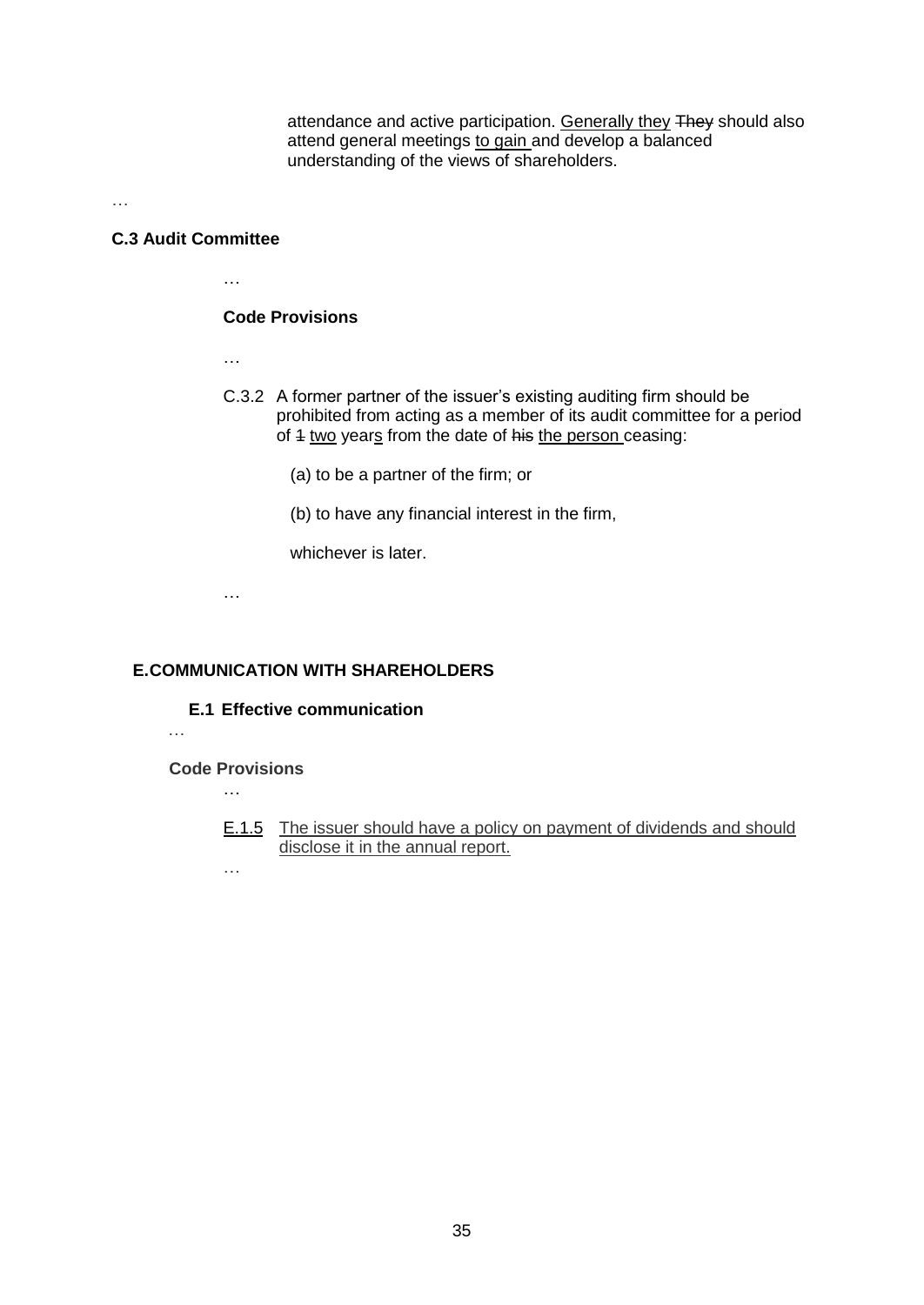## **CORPORATE GOVERNANCE REPORT**

## **MANDATORY DISCLOSURE REQUIREMENTS**

#### **L. BOARD COMMITTEES**

The following information for each of the remuneration committee, nomination committee, audit committee, risk committee, and corporate governance functions:

…

…

- (d) a summary of the work during the year, including:
	- (ii) for the nomination committee, determining disclosing the policy for the nomination of directors, performed by the nomination committee or the board of directors (if there is no nomination committee) during the year. This includes theThe nomination procedures and the process and criteria adopted by the nomination committee or the board of directors (if there is no nomination committee) to select and recommend candidates for directorship during the year. If the nomination committee (or the board) has a policy concerning diversity, this This section should also include the board's policy or a summary of the policy on board diversity, including any measurable objectives that it has set for implementing the policy, and progress on achieving those objectives;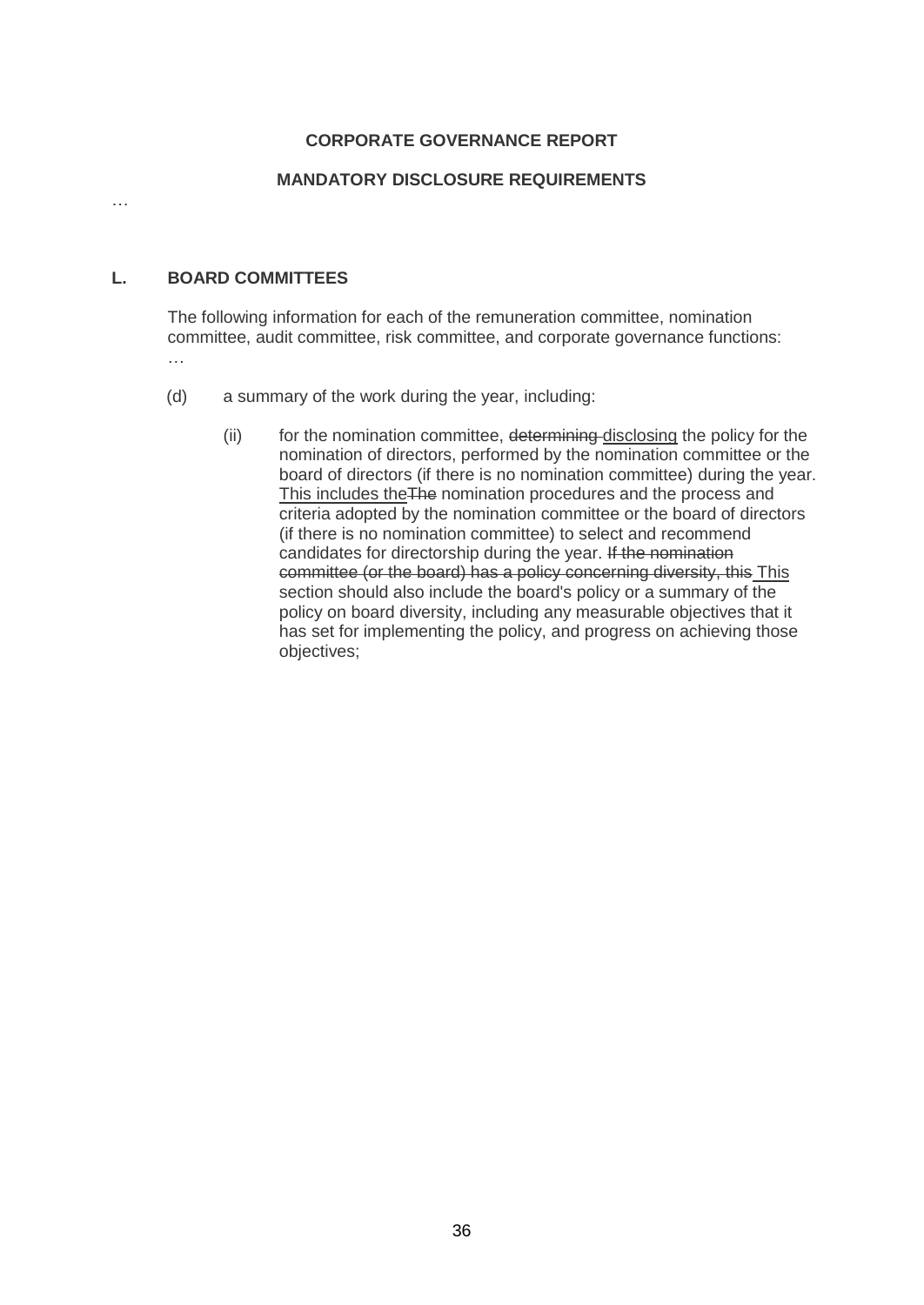## **APPENDIX IV: GEM LISTING RULE AMENDMENTS**

### **Chapter 5**

#### **GENERAL**

## **DIRECTORS, COMPANY SECRETARY, BOARD COMMITTEES, AUTHORISED REPRESENTATIVES AND CORPORATE GOVERNANCE MATTERS**

#### **Directors**

…

- 5.09 In assessing the independence of a non-executive director, the Exchange will take into account the following factors, none of which is necessarily conclusive. Independence is more likely to be questioned if the director:-
	- …
	- (3) is or was a director, partner or principal of a professional adviser which currently provides or has within one year two years immediately prior to the date of his proposed appointment provided services, or is or was an employee of such professional adviser who is or has been involved in providing such services during the same period, to:
		- (a) the listed issuer, its holding company or any of their respective subsidiaries or core connected persons; or
		- (b) any person who was a controlling shareholder or, where there was no controlling shareholder, any person who was the chief executive or a director (other than an independent non-executive director), of the listed issuer within one year two years immediately prior to the date of the proposed appointment, or any of their close associates;
	- (4) currently, or within one year immediately prior to the date of the person's proposed appointment, has or had a material interest in any principal business activity of or is or was involved in any material business dealings with the issuer, its holding company or their respective subsidiaries or with any core connected persons of the issuer;
	- …

(8) …

- *Notes: 1. The factors set out in rule 5.09 …*
	- *2. When determining the independence of a director under rule 5.09, the same factors should also apply to the director's immediate family members. "Immediate family member" is defined under rule 20.10(1)(a).*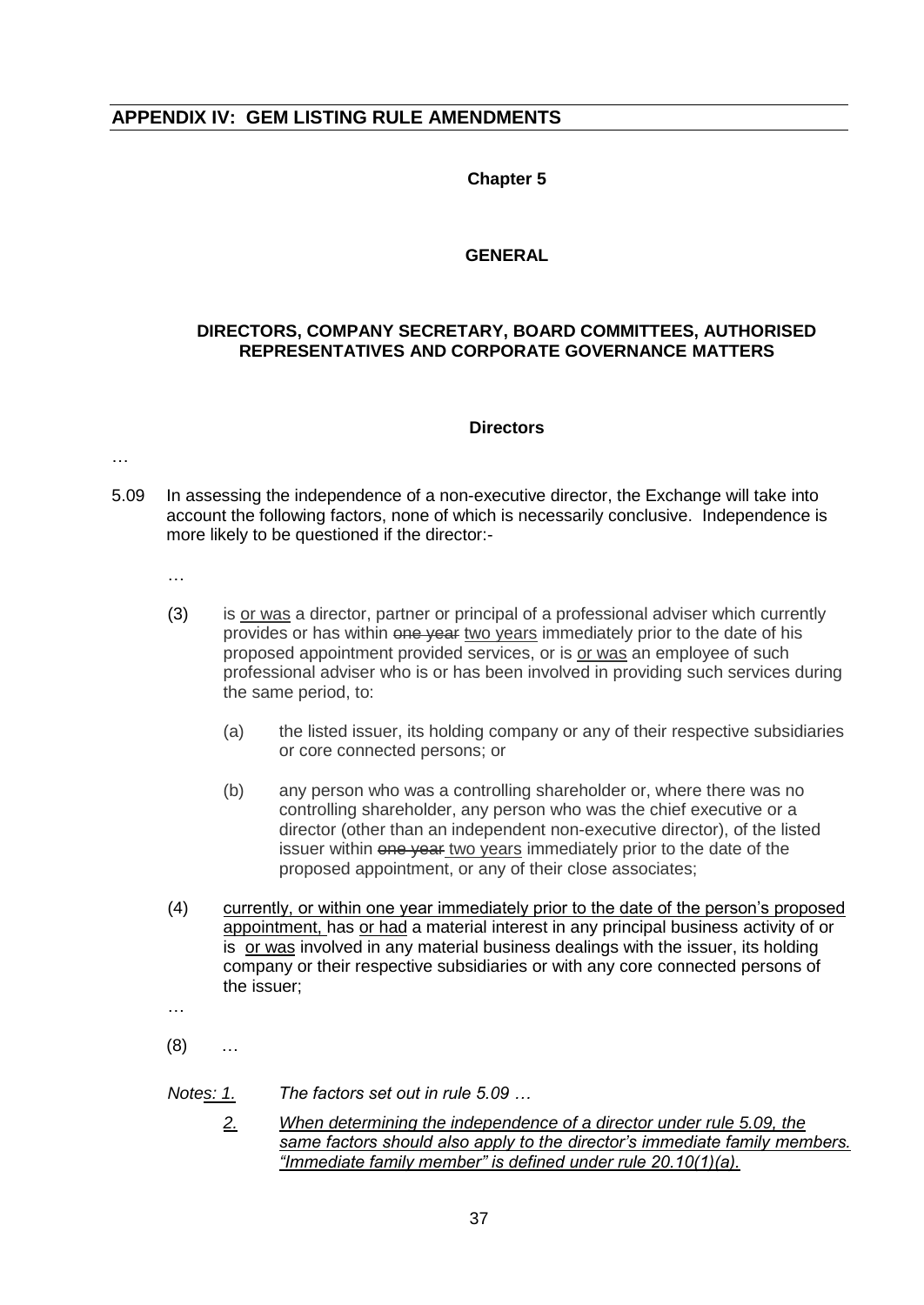## **Chapter 17**

## **EQUITY SECURITIES**

#### **CONTINUING OBLIGATIONS**

17.104 The nomination committee (or the board) shall have a policy concerning diversity of board members, and shall disclose the policy on diversity or a summary of the policy in the corporate governance report.

*Note: Board diversity will differ according to the circumstances of each issuer. Diversity of board members can be achieved through consideration of a number of factors, including but not limited to gender, age, cultural and educational background, or professional experience. Each issuer should take into account its own business model and specific needs, and disclose the rationale for the factors it uses for this purpose.*

#### **Appendix 15**

#### **CORPORATE GOVERNANCE CODE AND CORPORATE GOVERNANCE REPORT**

…

#### **A.2 Chairman and Chief Executive**

#### **Code Provisions**

…

A.2.7 The chairman should at least annually hold meetings with the independent non-executive directors (including independent non-executive directors) without the presence of other-executive directors-present.

## **…**

## **A.3 Board composition**

…

…

#### **Recommended Best Practice**

- A.3.3 The board should state its reasons if it determines that a proposed director is independent notwithstanding that the individual holds cross-directorships or has significant links with other directors through involvements in other companies or bodies.
- Note: A cross-directorship exists when two (or more) directors sit on each other's boards.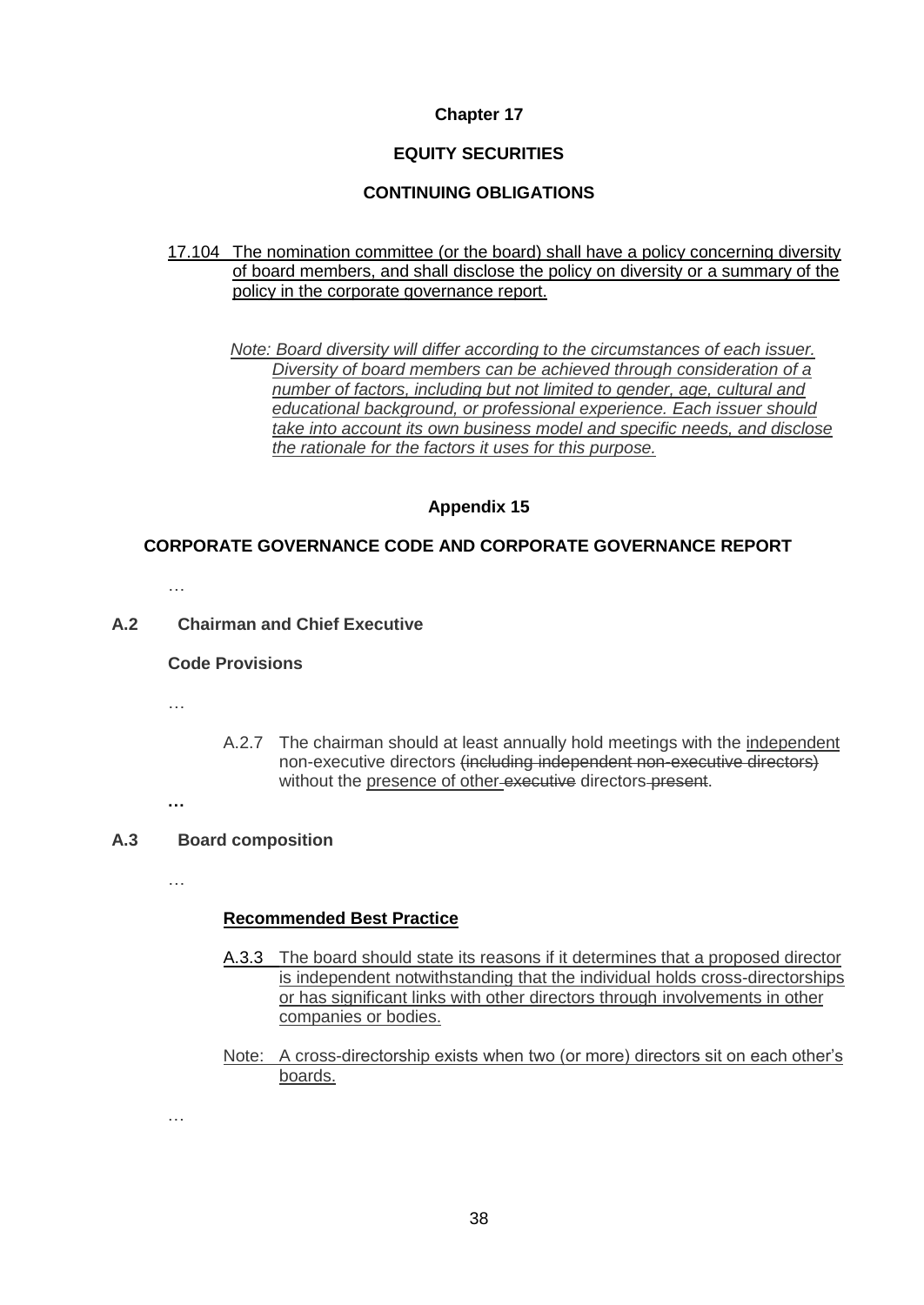#### **A.5 Nomination Committee**

#### **Code Provisions**

…

…

A.5.5 Where the board proposes a resolution to elect an individual as an independent non-executive director at the general meeting, it should set out in the circular to shareholders and/or explanatory statement accompanying the notice of the relevant general meeting:

- 5. the process used for identifying the individual and why the board believes the individual why they believe he should be elected and the reasons why they it considers consider him the individual to be independent.;
- 6. if the proposed independent non-executive director will be holding their seventh (or more) listed company directorship, why the board believes the individual would still be able to devote sufficient time to the board;
- 7. the perspectives, skills and experience that the individual can bring to the board; and
- 8. how the individual contributes to diversity of the board.
- A.5.6 The nomination committee (or the board) should have a policy concerning diversity of board members, and should disclose the policy or a summary of the policy in the corporate governance report.
	- Note: Board diversity will differ according to the circumstances of each issuer. Diversity of board members can be achieved through consideration of a number of factors, including but not limited to gender, age, cultural and educational background, or professional experience. Each issuer should take into account its own business model and specific needs, and disclose the rationale for the factors it uses for this purpose.

…

## **A.6 Responsibilities of directors**

…

## **Code Provisions**

…

A.6.7 Independent non-executive directors and other non-executive directors, as equal board members, should give the board and any committees on which they serve the benefit of their skills, expertise and varied backgrounds and qualifications through regular attendance and active participation.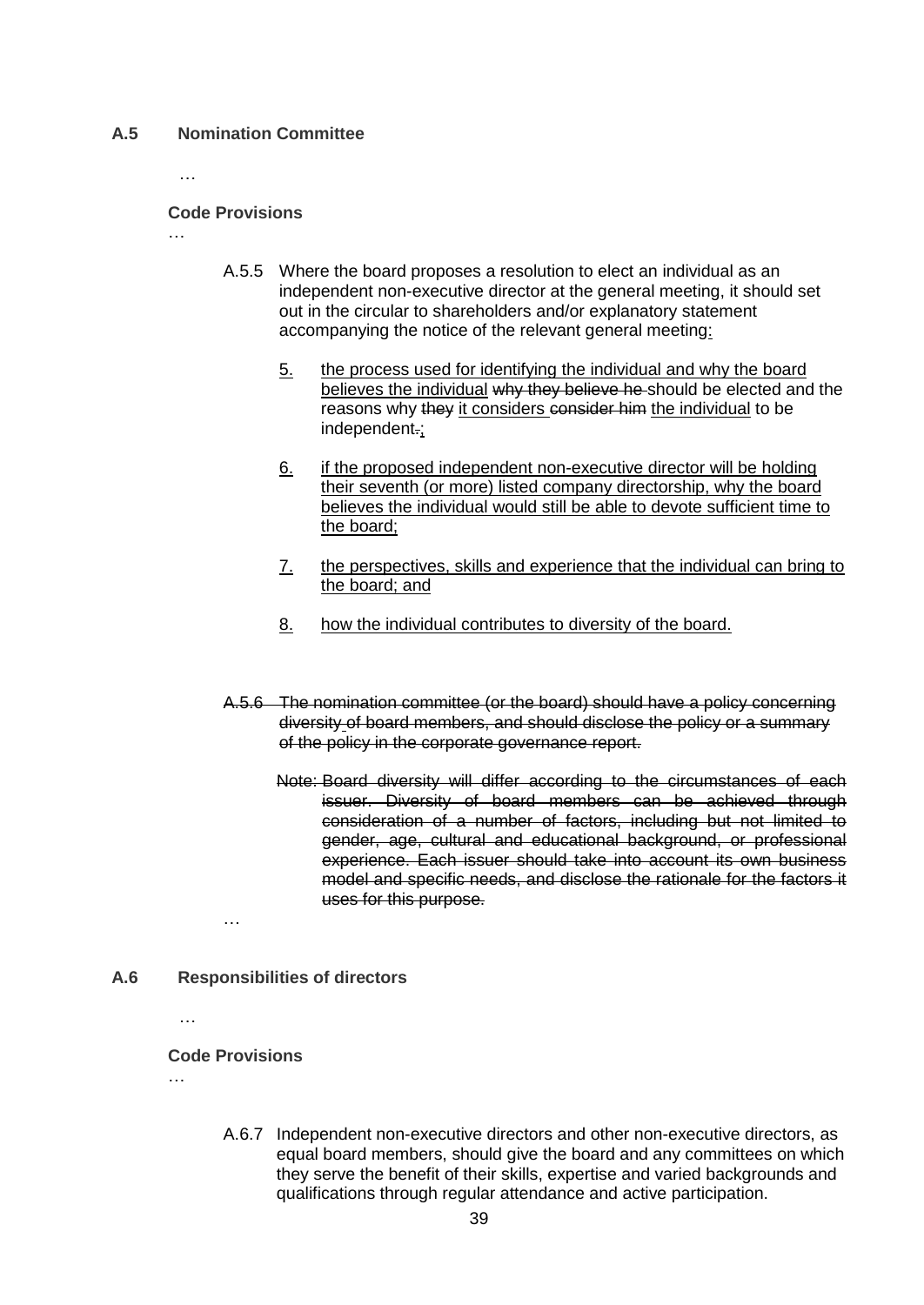Generally they They should also attend general meetings to gain and develop a balanced understanding of the views of shareholders.

…

#### **C.3 Audit Committee**

…

## **Code Provisions**

…

- C.3.2 A former partner of the issuer's existing auditing firm should be prohibited from acting as a member of its audit committee for a period of  $4 \text{ two years}$ from the date of his the person ceasing:
	- (a) to be a partner of the firm; or
	- (b) to have any financial interest in the firm,

whichever is later.

## **E.COMMUNICATION WITH SHAREHOLDERS**

### **E.1 Effective communication**

…

#### **Code Provisions** …

…

…

E.1.5 The issuer should have a policy on payment of dividends and should disclose it in the annual report.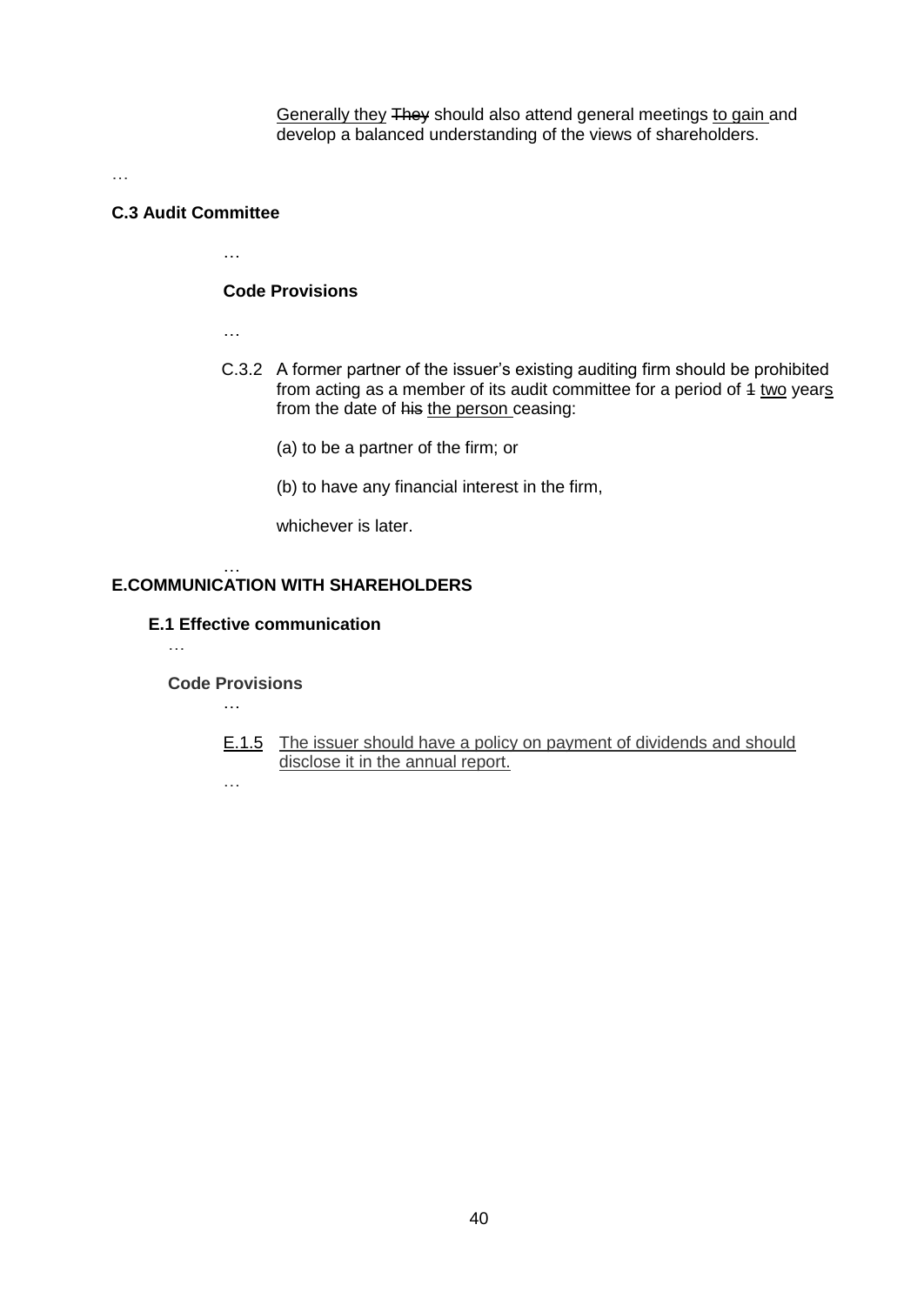## **CORPORATE GOVERNANCE REPORT**

## **MANDATORY DISCLOSURE REQUIREMENTS**

…

### **L. BOARD COMMITTEES**

The following information for each of the remuneration committee, nomination committee, audit committee, risk committee, and corporate governance functions: …

- (d) a summary of the work during the year, including:
	- (ii) for the nomination committee, determining disclosing the policy for the nomination of directors, performed by the nomination committee or the board of directors (if there is no nomination committee) during the year. This includes theThe nomination procedures and the process and criteria adopted by the nomination committee or the board of directors (if there is no nomination committee) to select and recommend candidates for directorship during the year. If the nomination committee (or the board) has a policy concerning diversity, this This section should also include the board's policy or a summary of the policy on board diversity, including any measurable objectives that it has set for implementing the policy, and progress on achieving those objectives;